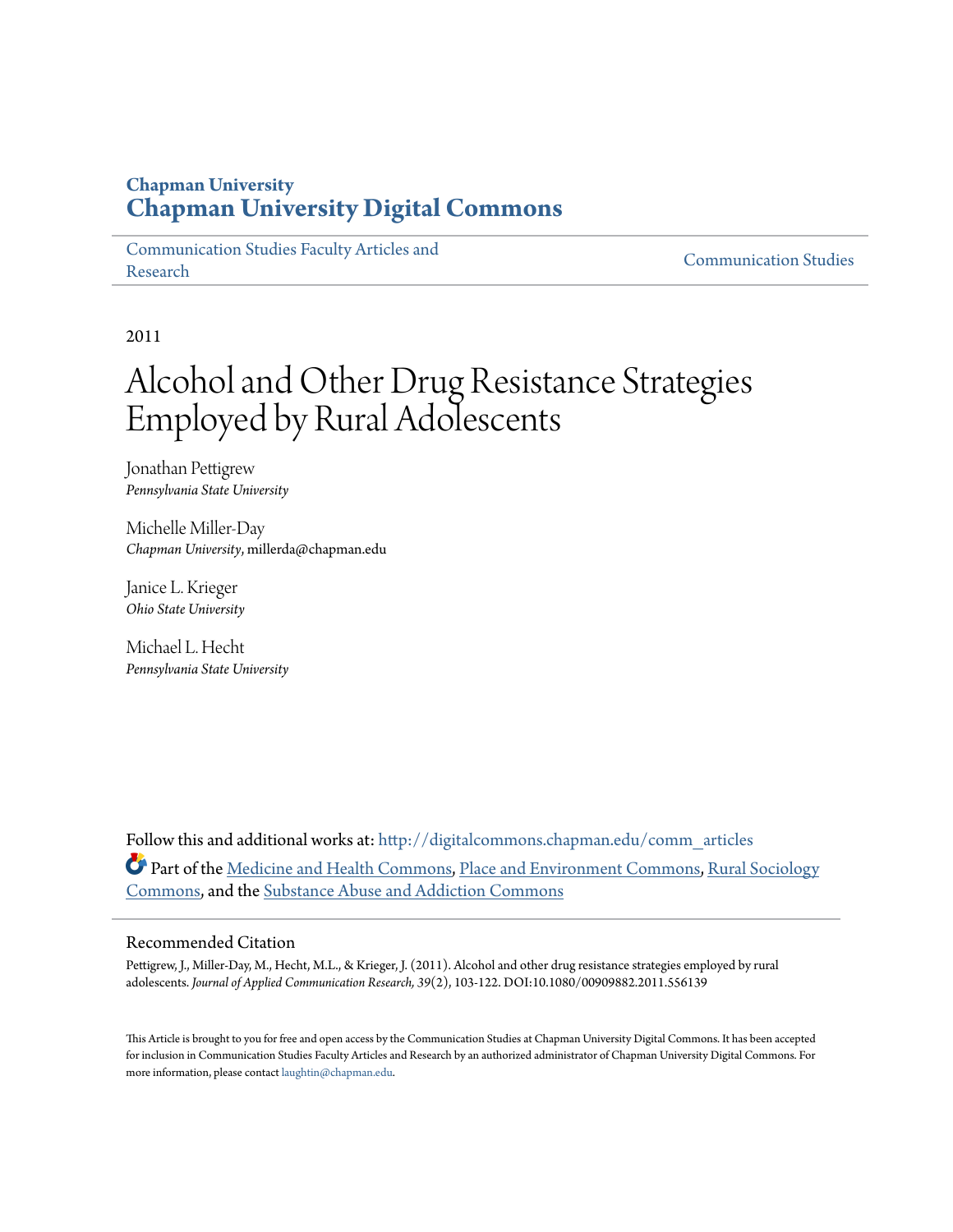## Alcohol and Other Drug Resistance Strategies Employed by Rural Adolescents

## **Comments**

This is an Accepted Manuscript of an article published in *Journal of Applied Communication Research*, volume 39, issue 2, in 2011, available online at [DOI: 10.1080/00909882.2011.556139.](http://www.dx.doi.org/10.1080/00909882.2011.556139)

## **Copyright**

Taylor & Francis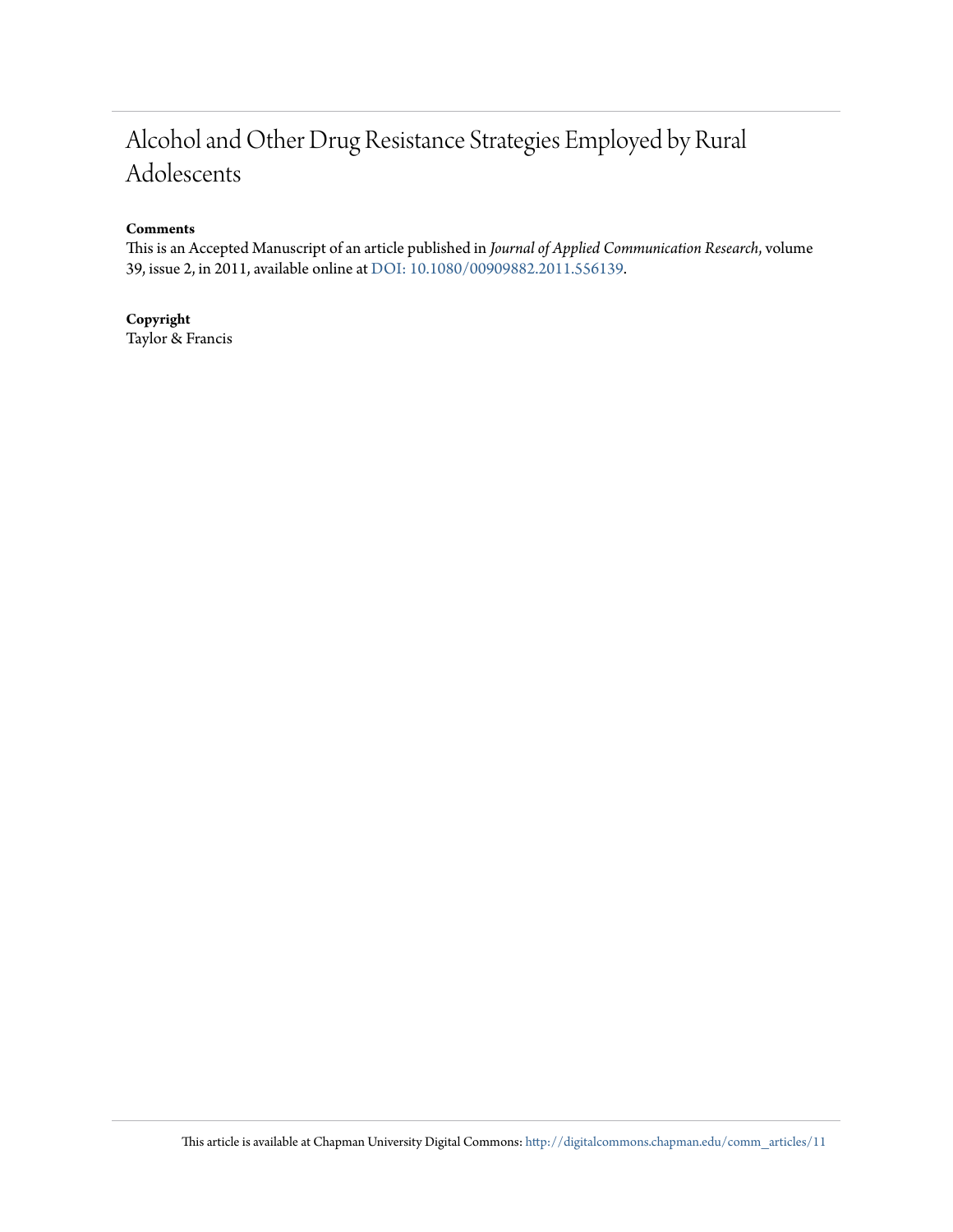

## NIH Public Access

**Author Manuscript**

*J Appl Commun Res*. Author manuscript; available in PMC 2012 January 1.

## Published in final edited form as:

J Appl Commun Res. 2011 ; 39(2): 103–122. doi:10.1080/00909882.2011.556139.

## **Alcohol and Other Drug Resistance Strategies Employed by Rural Adolescents**

## **Jonathan Pettigrew[Doctoral candidate]**,

Department of Communication Arts and Sciences at Penn State University

**Michelle Miller-Day[Associate Professor]**, Department of Communication Arts and Sciences at Penn State University

**Janice Krieger[Assistant Professor]**, and School of Communication at The Ohio State University

## **Michael L. Hecht[Distinguished Professor]** Department of Communication Arts and Sciences at Penn State University

## **Abstract**

This study seeks to identify how rural adolescents make health decisions and utilize communication strategies to resist influence attempts in offers of alcohol, tobacco, and other drugs (ATOD). Semi-structured interviews were conducted with 113 adolescents from rural school districts to solicit information on ATOD norms, past ATOD experiences, and substance offerresponse episodes. Rural youths' resistance strategies were similar to previous findings with urban adolescents – *refuse*, *explain*, *avoid*, and *leave* (the REAL typology) – while unique features of these strategies were identified including the importance of personal narratives, the articulation of a non-user identity, and being "accountable" to self and others.

## **Keywords**

Rural Health; Adolescents; Substance Use; Resistance Skills Training

Adolescent substance use and abuse remains a national problem (Johnston, O'Malley, Bachman, & Schulenberg, 2009). Historically, public perception has framed substance abuse as a relatively urban phenomenon, with rural communities seen as removed from the social problems of the cities (Van Gundy, 2006). Recent data suggest, however, that substance abuse is a significant problem in rural areas as well (Pruitt, 2009) influenced by low educational attainment and higher rates of unemployment (Lambert, Gale, & Hartley, 2008). In fact, rural youth use more tobacco and methamphetamines than urban youth (Johnston et al., 2009; Roehrich, Meil, Simansky, Davis, & Dunne, 2007) and begin using many drugs at an earlier age (Spoth, Goldberg, Neppl, Trudeau, & Ramisetty-Mikler, 2001). With nearly 20% of the US population residing in rural areas (Pruitt, 2009), addressing substance abuse in rural America requires an extension of the research that goes beyond urban/rural comparisons to allow for descriptive and explanatory studies of rural culture and substance use (Lambert et al., 2008).

The "social" nature of substance use has led to a focus on social processes surrounding substance use, particularly those involved in offer-response episodes (Hansen, 1993; Tobler

Correspondence to: Jonathan Pettigrew, Department of Communication Arts and Sciences, Penn State University, 234 Sparks Building, University Park, PA 16802-5201. jup183@psu.edu.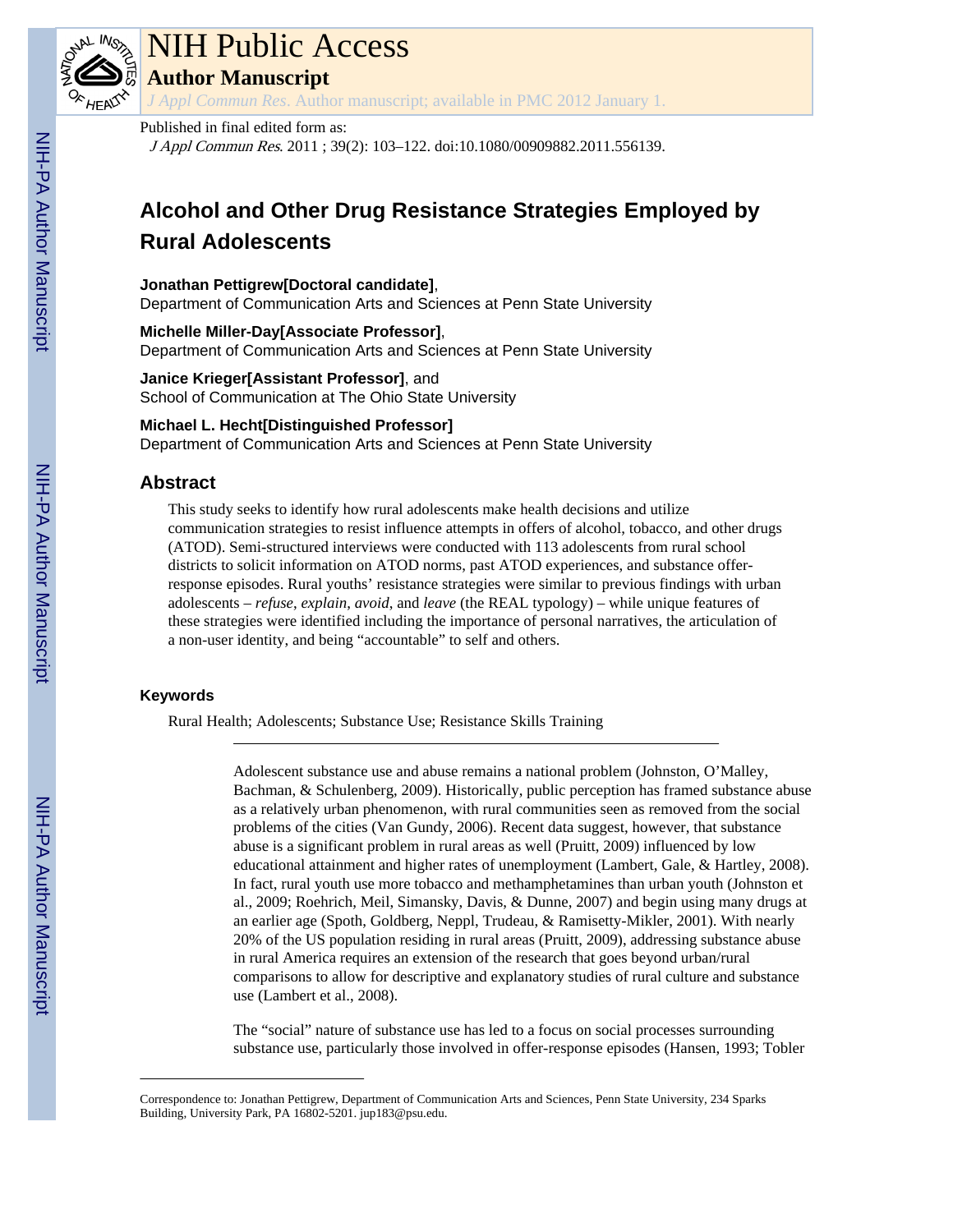et al., 2000). In this current study, we aim to increase understanding of the alcohol, tobacco, and other drug refusal strategies employed by youth in rural, Appalachian communities, extending health communication research and practice to this population.

#### **Adolescent Substance Use Prevention**

Over the past 20 years there has been considerable energy devoted to developing schoolbased substance use prevention programming for adolescents (Hopfer et al., 2010). The underlying conceptual model of many of these programs is the social influence model of drug and alcohol use (Cuijpers, 2002; Tobler et al., 2000). This model assumes that adolescents' substance use is determined by interdependent and overlapping social influences (e.g., parents, peers) exerted through the messages used in drug offers. As a result, it is essential to describe these social processes.

#### **Communication, Adolescent Drug Use, and Social Resistance**

In the 1980's the National Institute on Drug Abuse began funding a number of communication-based prevention efforts (Sypher & Donohew, 1991). One such effort, the Drug Resistance Strategies Project (DRS project), focused specifically on social resistance processes and school-based prevention (Hecht & Miller-Day, 2009). Hecht, Miller-Day, and colleagues' DRS Project has produced a series of studies of social resistance and adolescent drug centered on narrative accounts of adolescent drug offer processes with particular emphasis on understanding the role of cultural factors in those processes. This work spanned elementary, middle, and high school, as well as college populations. It involved narrative interviews, as well as survey research resulting in an intervention for urban youth called the *keepin' it REAL* (Hecht & Miller-Day, 2009).

Many communication studies have been generated from this original line of research. For example, qualitative interviews with urban youth identified a typology of four consistent resistance strategies used by adolescents across race and gender: Refuse, Explain, Avoid, and Leave (Alberts, Miller-Rassulo, & Hecht, 1991). This typology was validated in other urban samples (Hecht, Alberts, & Miller-Rassulo, 1992; Hecht & Driscoll, 1994). Other studies revealed that urban middle school students were most likely to receive offers from acquaintances (Moon, Hecht, Jackson, & Spellers, 1999), which differed from earlier findings for high school (Alberts, Hecht, Miller-Rassulo, & Krizek, 1992) and college students (Hecht et al., 1992), who tended to receive most offers from family or friends. These studies reported that respondents most frequently employed the simple no (refuse) strategy, with relatively few individuals employing a repertoire of resistance strategies, suggesting the importance of skills training for this group.

Substance prevention research in the field of communication has furthered our understanding of a variety of factors involved in youths' experiences with substances. The majority of this research, however, focuses on urban youth and may not account for the experiences of rural youth. Rural adolescents in Pennsylvania, for example, are more likely to have used alcohol and chewing tobacco than Pennsylvania's urban adolescents: 80% of these rural adolescents have tried alcohol and 37% used marijuana at least once by the time they reach  $12<sup>th</sup>$  grade (Aronson, Feinberg, & Kozlowski, 2009). Thus, we argue that studies like this one are needed in order to expand our understanding of health communication by developing a greater understanding of the issues facing rural youth. The current study seeks to identify the drug resistance strategies reported by rural, Appalachian youth and to provide a description of these youths' responses to drug offers. Specifically, this study was guided by the following research questions:

**RQ1** What communication strategies do rural youth use to accept ATOD offers?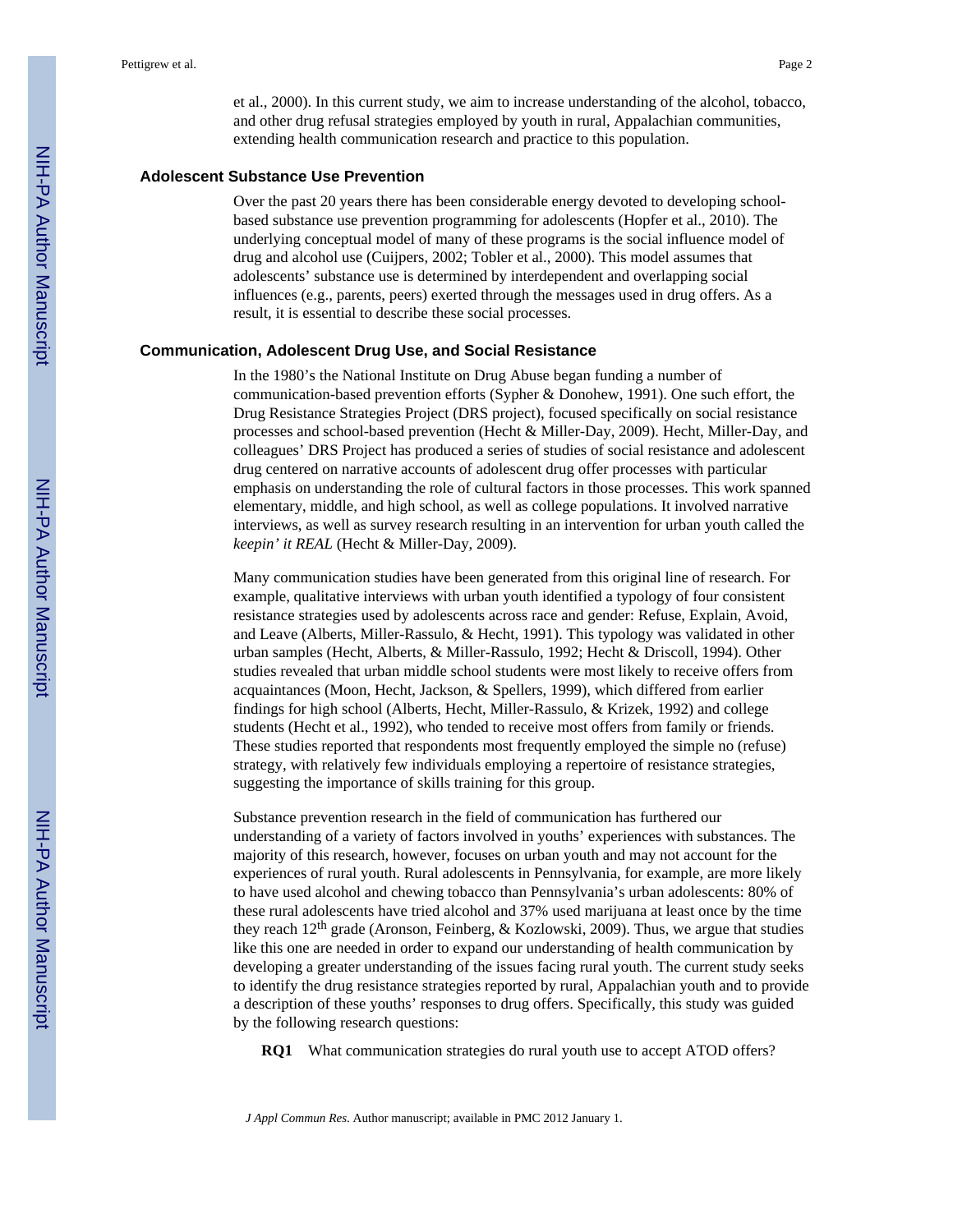Pettigrew et al. Page 3

- **RQ2** What communication strategies do rural youth use to refuse ATOD offers?
- **RQ3** What differences in strategies emerge when comparing gender and past drug use?
- **RQ4** What reasons do rural youth give for accepting ATOD offers?
- **RQ5** What reasons do rural youth give for refusing ATOD offers?

## **Methods**

## **Sampling**

Semi-structured qualitative interviews were conducted with 118 youth from rural, Appalachian schools in Pennsylvania and Ohio. Participants were recruited from schools identified as rural based on one of two main criteria: (a) the school district being located in a "rural" area as determined by the National Center for Education Statistics (NCES, n.d.), and (b) the school's location in a county being considered "Appalachian" according to the Appalachian Regional Commission (ARC). Participating schools served a large population of economically disadvantaged students identified by family income being equal to or less than 180% of the United States Department of Agricultural federal poverty guidelines (Ohio Department of Education, 2010). Students identified as disadvantaged ranged between 53% and 61% in the Ohio schools and between 20% and 65% in Pennsylvania schools. Our sample may not be representative of all rural youth; however, our findings may transfer to other, similar populations of rural youth (Polit & Hungler, 1999).

#### **Procedures**

Three prevention coordinators from Pennsylvania and one from Ohio were designated as liaisons between the research personnel and the schools to recruit adolescent participants in three phases. Liaisons contacted school decision-makers (e.g., principal, guidance counselor), described the study, and asked for cooperation in recruiting student participants. Each decision-maker was informed that (a) interviews would be audio recorded, (b) the data obtained in the interviews would remain confidential and would be used to develop a rural substance abuse prevention program, (c) all researchers had governmental clearance to work with children, (d) all research activities were supervised by the universities' Institutional Review Board, and (e) each participating adolescent would receive \$5. Students were eligible to participate in the interview process once their parents mailed us a signed parental consent form and once they signed a student assent form. After receiving these items, the liaison and school decision-maker coordinated individual interview sessions.

A multiphase criterion sampling procedure (Patton, 2002) was employed in this study which basically entails selecting cases that meet predetermined criteria of importance and then iteratively collecting more specific information in each sampling phase. Sampling continues until saturation is reached; that is, no new information or new insights are gained (Auerbach & Silverstein, 2003). The first stage of recruitment involved a broadly defined criterion for inclusion, recruiting key informants who were middle school adolescents attending school in a rural, Appalachian district. Fifty participants were sampled in the first stage. The second stage involved recruiting rural, Appalachian adolescents who met the foregoing criteria and had experience with drug offers. These participants were purposively selected to provide more specific, in-depth personal experience about rural drug culture, drug offers, drug resistance episodes, and rural drug use scenarios than the first group of participants. In this stage, we recruited 61 participants. The third stage involved extreme case sampling with recruitment of rural adolescent key informants with in-depth experience with personal drug use and/or abuse. We recruited 7 participants who fit these criteria, almost all of whom were on juvenile probation for drug related offenses. Of the 118 interviewed adolescents, three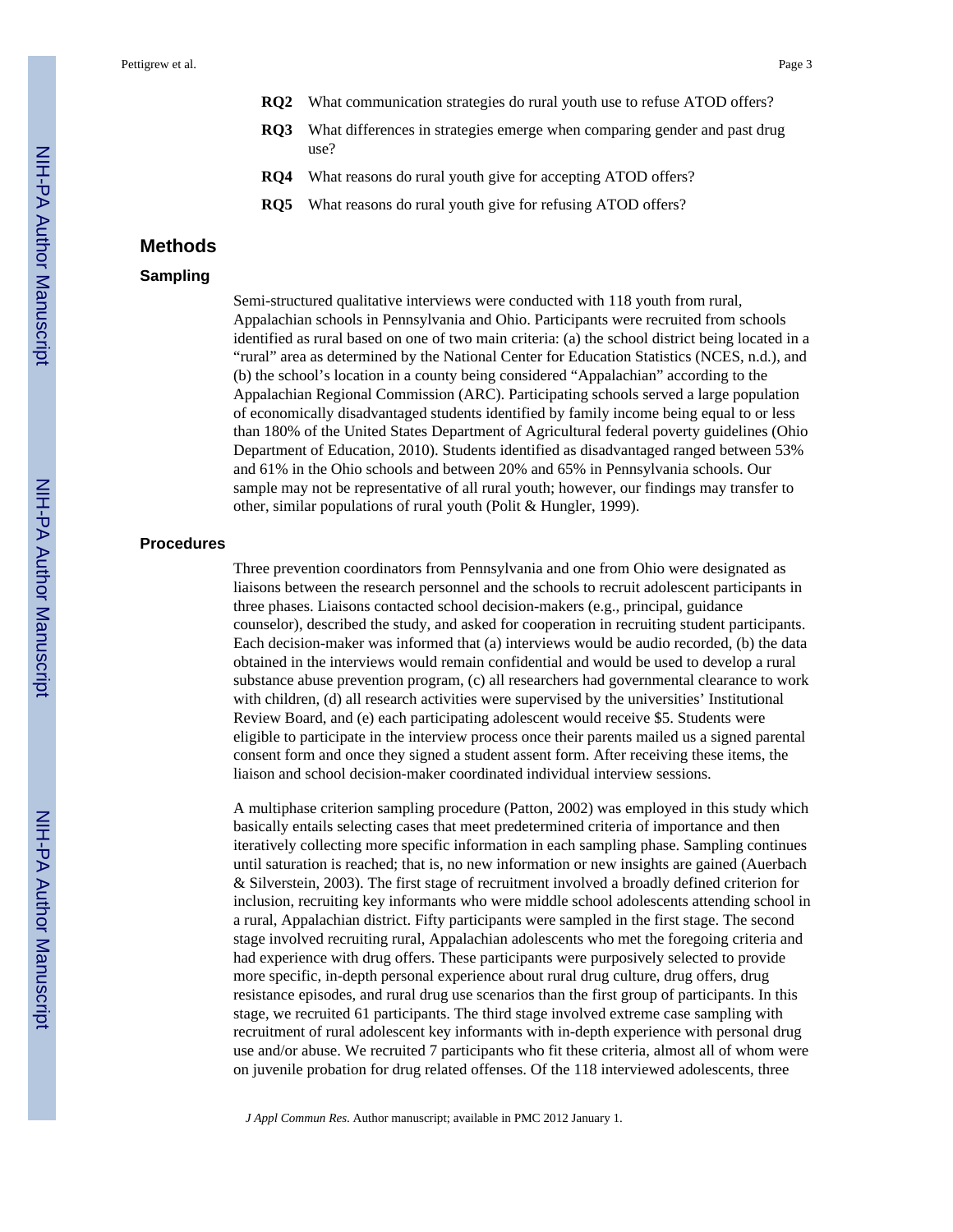interviews were eliminated from the sample due to technical difficulties with their recording and two were eliminated due to a NCES classification (NCES, n.d.) that was determined to be more suburban than rural. The final sample included 113 participants (male =  $62,55\%$ ; female = 51, 45%), with ages ranging from 12–19 years (*M* = 13.68, *SD* = 1.37). Slightly over 81% of the interviews were conducted with students in the  $7<sup>th</sup>$  or  $8<sup>th</sup>$  grades. Racial demographics for our sample (White =  $85.8\%$ ; Asian = .9%; mixed race =  $6.2\%$ ; Latino/a = 5.3%; and African American = .9%) were representative of school districts in the study. One participant did not indicate ethnicity. Forty-six participants were from Ohio and 67 from Pennsylvania, representing 9 different counties (3 Ohio and 6 Pennsylvania), 12 different schools (4 Ohio and 8 Pennsylvania) and 1 alcohol and drug service organization in Pennsylvania..

#### **Interviews**

We employed semi-structured interviewing to allow us to maximize the depth of information obtained from each participant while maintaining a structured interview process (Rubin & Rubin, 2004) given the limitations imposed by school-based interviews. A team of 11 interviewers participated in a 4-hour training process which involved reviewing guidelines for ethical research, overviewing interview protocol and procedures, and practicing interviews with feedback.

The semi-structured interview guide prompted students to discuss several topics regarding an interviewee's (a) perceived identity; (b) hometown and the surrounding area; (c) risky behaviors; (d) ATOD offer-response episodes and/or encounters with ATOD; (e) goals, aspirations, and visions – or "possible selves" – of the future; and  $(f)$  parental and sibling opinions regarding substance use. We limited our analysis to the discussion of two topics: risky behaviors and ATOD experiences, including ATOD offers and responses. At the time of the interview each participant completed a face sheet which consisted of demographic information (gender, age, grade, school, ethnicity, and residence history). Following the interviews, a research team member downloaded the audio files to a password protected computer and then sent them out for professional transcription.

Interviews were conducted in private locations within the schools. In most cases, either the adult school contact or the study liaison brought students to their interview site to ensure that the interviewer did not know the students' names—only their unique identification number. Researchers assured all students their responses would remain confidential, in accordance with Institutional Review Board standards, and the interviewee was permitted to withdrawal from the study at any time. Interviews ranged from 18 – 91 minutes in length. This length is typical of interviews dealing with sensitive topics such as drug use in a school-based setting (Alberts et al., 1991; Botvin et al., 2000).

#### **Interview Analysis**

In accordance with procedures set forth by qualitative methodologists, data analysis was ongoing, continuously integrated, and consisted of two distinct phases: the preliminary phase and the substantive phase (Cresswell, 2007).

**Preliminary phase—**The preliminary phase occurred during the process of conducting the interviews and lasted until all interviews were completed. Case memos were written for each interview, including a description of the interview which summarized key points of interest and identified areas to probe for additional information in future interviews. During this phase researchers discussed these summaries and began a preliminary codebook of emerging concepts. While listening to the audio recording of each interview, team members checked transcripts for accuracy and revised as needed.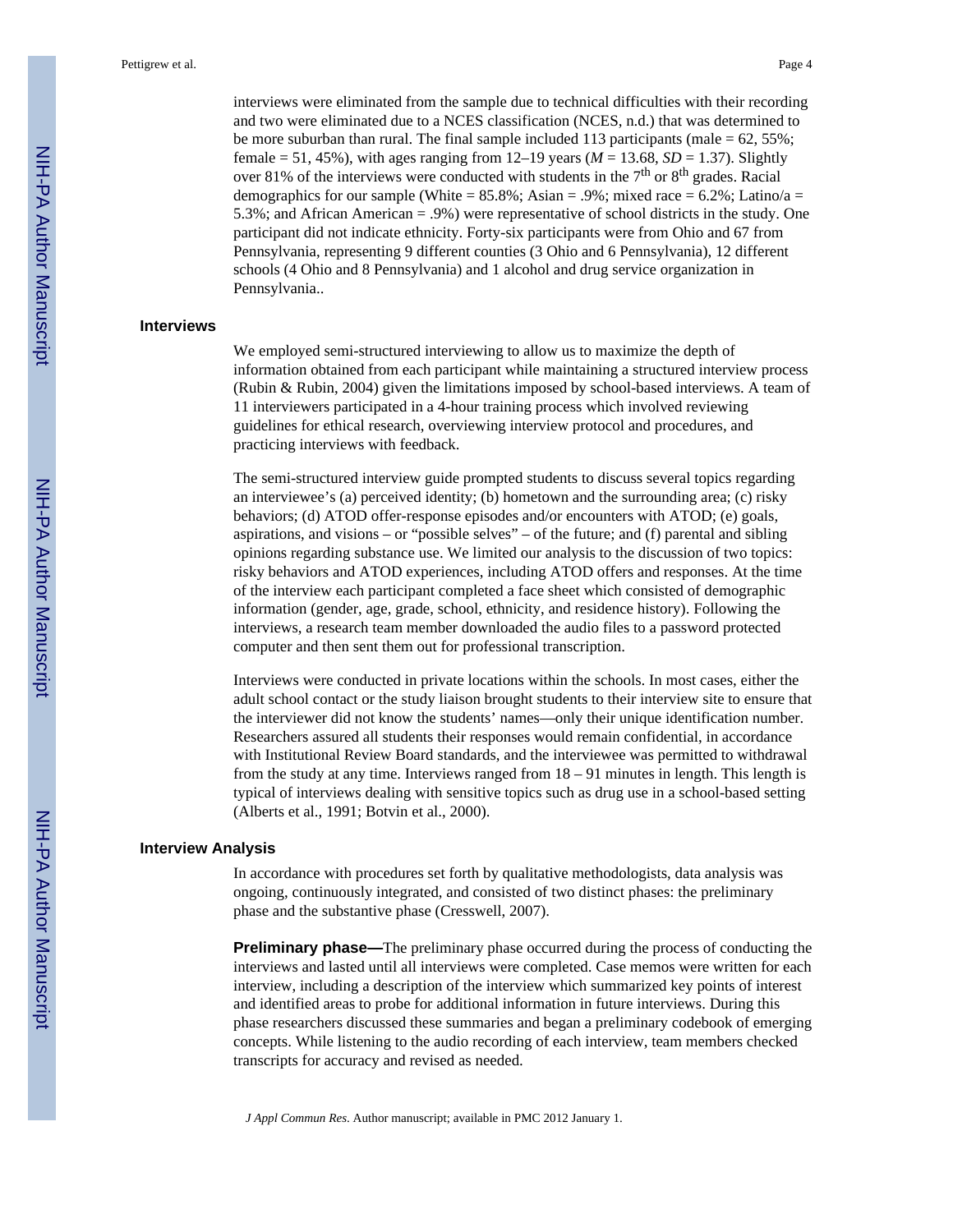**Substantive phase—**After interviews were completed and transcribed, we began to analyze the data specifically to answer our research questions by commencing with an individual case analysis followed by a cross-case analysis. The individual, within-case analysis proceeded along four main steps: (a) reading each transcript through 2–3 times before reducing it for analysis; (b) inductively identifying and labeling meaningful units of thought (ranging from one sentence to one paragraph) in a process of open coding; (c) organizing these units into meaningful categories of codes; (d) and, adding to and refining code lists.

Early in the coding of individual cases, we sought to assess coding agreement. This not only provided a measure of coding quality, but also allowed us to correct any coding disagreements that arose early in the process and provided consensual agreement on determining definitions of codes for the remaining analysis. With intensive, federally funded projects such as this one, early indications are needed to keep on a tight timetable and avoid wasted resources. Two researchers coded 20% of the meaning units setting an agreement level at .80 or eighty percent agreement. For the first 10% of the meaning units, a simple percent agreement was employed with any disagreements discussed and renegotiated through consensual agreement. Agreement was 95%, exceeding the 80% threshold. Next, an additional 10% of total units were analyzed using the agreed upon coding categories and employing Krippendorff's alpha (Hayes & Krippendorff, 2007) as the index of reliability between two independent observers. The intent of calculating agreement was not merely to verify that data are labeled and sorted in exactly the same way but to determine whether or not various researchers and experts would agree with the way those data were labeled and sorted (Woods & Catanzaro, 1988). When new codes were introduced coders met to discuss, clarify, and determine the code definition before proceeding with the analysis. These findings supported the trustworthiness of coding and allowed us to complete coding of all cases before moving on to the cross-case analyses.

The cross-case analysis required the following three steps. First, we compared and contrasted individual cases to identify discrepancies and consistencies across participants' data. Second, we reduced codes and categories to reflect emerging themes within and across cases. A theme is the thread of meaning that recurs across categories and cases (Baxter, 1991); themes link the underlying meanings across categories (Graneheim & Lundman, 2004). Third, we identified exemplars to illustrate and support each theme (Maxwell, 2005). Exemplars are specific illustrations of themes taken directly from the transcripts and used by interpretive researchers to illustrate a connection between the data and the findings. Team members met regularly to conference emerging themes as well as challenge and refine theme classifications.

Nvivo 8 was used to manage and analyze the interview data. Attributes for each participant were added into both Nvivo and SPSS. Attribute analysis in Nvivo 8 consisted of running queries relevant to the study research questions. For example, conducting a search for what resistance strategies were used by females who had never been offered a drug.

## **Findings**

Analyses revealed an array of information on a number of topics related to rural ATOD use and perceptions. The presentation of findings is organized around our guiding research questions.

#### **RQ1: What Communication Strategies do Rural Youth Use to Accept ATOD Offers?**

In our sample sixty-five youth (58%) reported being explicitly offered an illegal substance (53% of males and 63% of females) whereas 74 youth (65%) reported having access to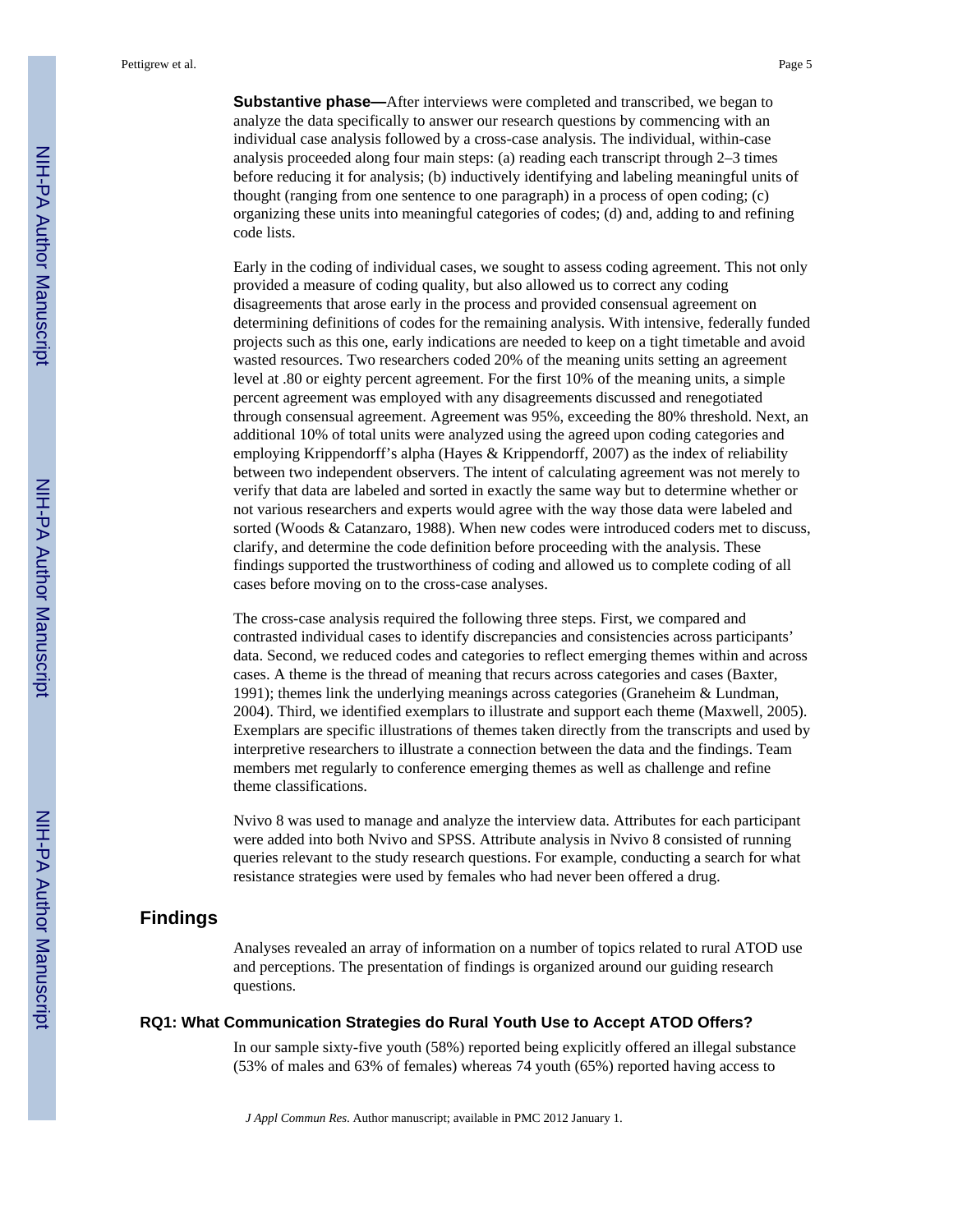illegal substances (66% of males and 65% of females). Communicating acceptance of ATOD offers is a predominantly nonverbal process. Many of the participants in this sample who reported ATOD use did not report elaborate explanations or justifications for their use. They simply accepted what had been offered to them. One young man shared, "Like, you kinda trust 'em 'cause they're a friend. … Most of the time they's, like, 'Oh it's real good, you gotta try this. It's good.' So you just, just go right up, take it, and try it (OH009)." When another young lady was offered a beer, she said "'sure' and they handed it to me and I drank it" (PA015). To summarize, accepting an offer is often nonverbal process alone (just taking the substance and using it) or a combination of saying "yes" to the offer and then taking the substance.

#### **RQ2: What Communication Strategies do Rural Youth Use to Refuse ATOD Offers?**

Resistance strategies identified in previous research conducted by Hecht, Miller-Day and colleagues (see for example, Hecht & Miller-Day, 2009) were used as a-priori codes and sensitizing concepts in this analysis. Importantly, sensitizing concepts provide researchers with an idea of what may be expected in the data and provide guidance but does not dictate the analysis (Strauss & Corbin, 1990). Thus, the use of previously identified resistance strategies as codes did not prevent additional resistance strategies from emerging. Indeed, we sought to examine how the repertoire of resistance strategies reported in our sample of rural adolescent culture were similar to or differed from the urban adolescent culture reported in previous research (e.g., Hecht & Miller-Day, 2009; Miller, Alberts, Hecht, Trost, & Krizek, 2000). In the end, after we grouped codes into categories and examined themes in the data (i.e., underlying meanings across categories; Graneheim & Lundman, 2004), resistance strategies reported by youth in our sample fell cleanly into the REAL typology: refuse, explain, avoid, and leave. Particular categories that comprised each strategy, however, showed that rural youth often enacted these strategies in different ways than urban youth. Additionally, in this Appalachian rural sample, differences based on previous substance use were discovered. The following provides a description of these findings.

**Refusal strategies: REAL—**The REAL typology found in urban narratives encompasses an increasingly complex resistance sequence (Hecht & Miller-Day, 2009). The simplest strategy is Refuse, a simple no, with increasing complex strategies of Explain, Avoid and/or Leave. Youth in our sample reported using all four strategies when confronted with offers of alcohol, smoking tobacco, and other drugs (e.g., marijuana, cocaine, pills). When offered chewing tobacco, however, youth only reported using the refuse strategy. Each strategy is detailed below.

**Refuse:** Refusing offers of illicit substances was reported by males ( $n = 14$ ) and females ( $n = 14$ )  $= 15$ ) and by those who reported previous ATOD use (n = 15) and those who had not previously used ( $n = 14$ ). Refusal was exemplified by, "I just told him 'no' (OH002)", and "Heck no dude. I ain't doing no drugs" (OH009). A simple refusal was sometimes used in combination with other types of resistance strategies, such as explaining.

**Explain:** Explain is defined as providing reasons for refusing a specific offer of ATOD. Sometimes participants offered multiple reasons for resisting ATOD offers. PA064 effectively resisted offers by saying, "If I get caught doing that I'd be dead. I'm like, 'I'm not doing that cause it's bad for you.'" Another youth deferred to the law: "She definitely knew I was under age" (PA002). Several shared stories of how they made up an excuse to explain why they could not use ATOD. For example, PA072 suggested, "if you wanna use an excuse just be like, 'Sorry, dude, I already drank a little bit and I'm good for now.'" He gave another example, "Or if you have a job you could say, 'I have to get a urine test and I don't want it to show up in that so I don't get fired.'" One older youth told people who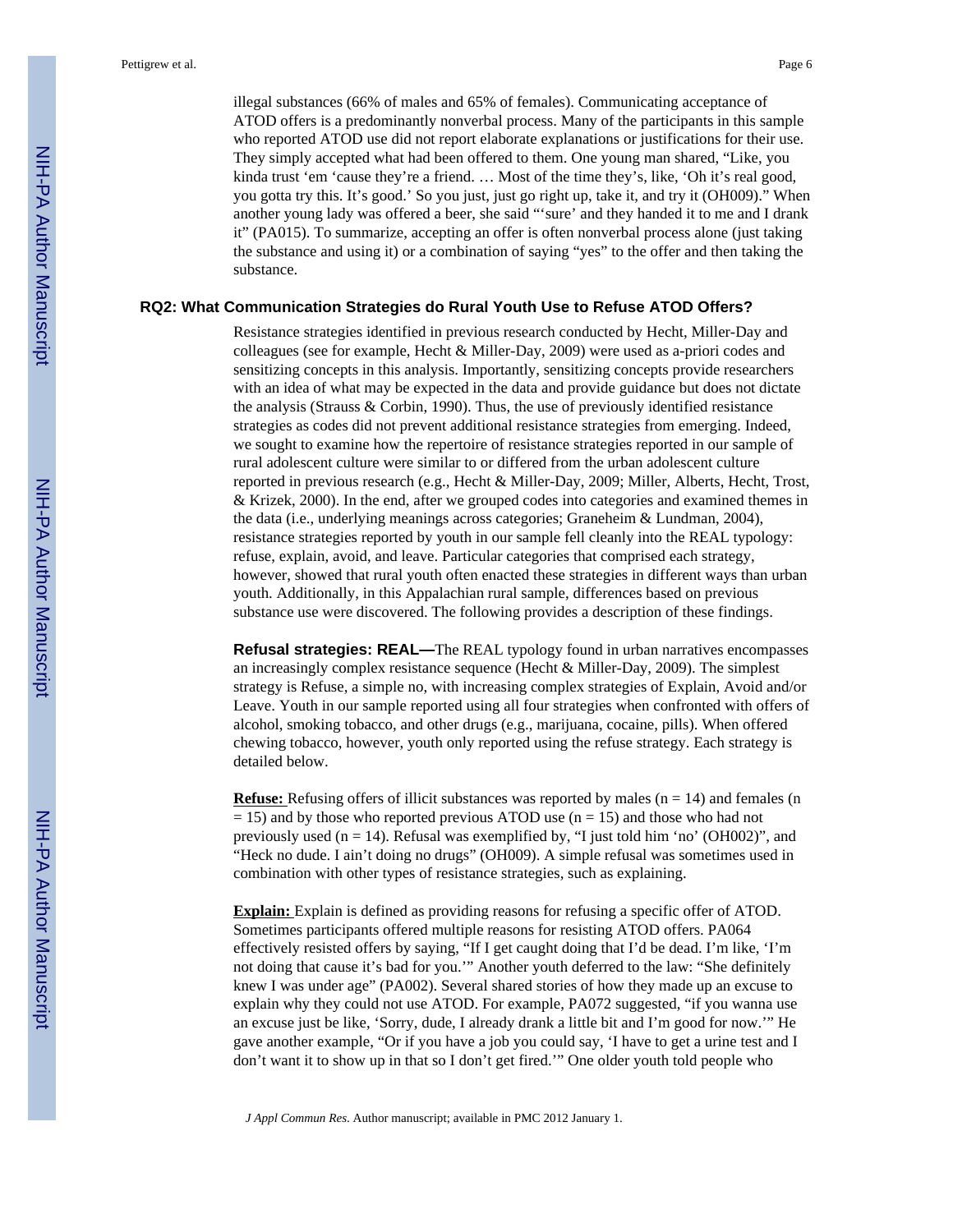A few participants (e.g., OH009, PA072, PA077) felt it was very important to be able to give not just any reason, but a "good" explanation for refusing an ATOD offer. One participant responded to the question, "Tell me, what did you say when [you] didn't do the cigarette?"

I just said, "No dude, I promised my grandpa." And they said, …"Oh dude, I understand. That's okay, you don't have to." … When I told 'em, "No, it was a promise to my grandpa," like, they dropped it. But if it, if I wouldn't have promised my grandpa or nothin' … they would've keep on buggin' ya all night. They wouldn't a stopped. …. (OH009)

**Avoid:** Avoiding locations where ATOD will likely be present or people who are associated with ATOD is one of the most complex resistance strategies. Avoiding strategies sometimes required fast thinking. PA071 told this story.

I was at a party, and this kid was – he had [cocaine] on him, and he came up to me, and he came up to me, and was like, 'Oh, yeah, you want to do this with me?' I would just be like, 'Yeah, hold on, I'll be right back. I have to go to the bathroom,' …and I'll just avoid him for the rest of the night.

Participants reported employing an avoidance strategy prior to, in anticipation of, and in response to ATOD encounters. For some, keeping away from a situation where ATOD is likely present occurred prior to offer-response episodes; it was *proactive* avoidance. PA003 said, "Like if I know someone does it [ATOD], I don't hang out with 'em-."

A *reactive* avoidance strategy happened when participants responded to offer-response situations by ending an acquaintance/friendship with the one offering or using ATOD. For example, one youth told us, "I used to be friends with [her] 'til I found out she did drugs and stuff" (PA050). PA005 shared, "He was one of my friends, so I cared about him, then he started to get into that stuff [ATOD], and I just … walked away. I don't see him anymore. At all. Ever." Strong reactive avoidance to people associated with ATOD may be a useful protective factor for adolescents. Such a reaction curtails teen exposure to ATOD offers. It also changes the peer group surrounding a teen by disassociating from those who are using ATOD.

**Leave:** Leaving is a straightforward behavior: "I just walked away." PA046 described a time people using ATOD invaded the recreational space where he and some friends were playing football. He and his friends left the situation by moving to another part of the field. Later, he reported another incident when he, "went out [of the room], but I called my mom and told her to come pick me up." One time when a stranger offered PA037 a cigarette, she "pushed it out of his hand and ran." Likewise, when OH032 was offered beer from her cousin, she and her friends "just ran off and told [their cousins'] dad."

**Unique features of rural refusal strategies—**While the four refusal strategies of refuse, explain, avoid, and leave were similar to strategies identified in urban samples, unique features emerged for how rural youth enacted the strategies. In particular, the unique features of these strategies among rural youth included the importance of sharing personal narratives when employing an explain strategy, being "accountable" as a motivating factor, and articulating of a non-user identity as either an "explain" or "avoid" strategy for resisting offers.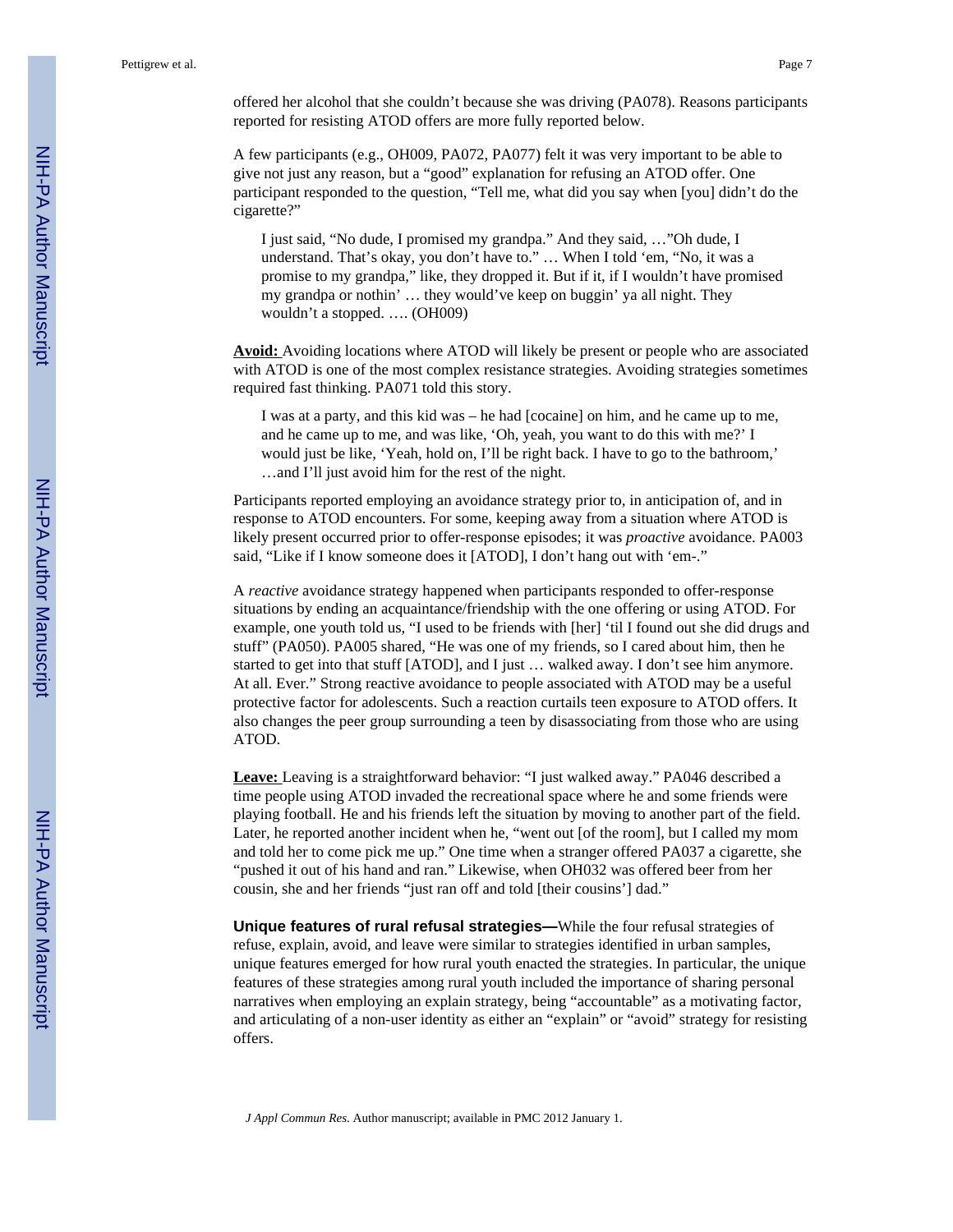Pettigrew et al. Page 8

**Telling a story – the narrative form:** Rural youth often employed the use of personal stories (narratives) in their answers to describe the resistance process. While stories have been reported in some previous social resistance literature focusing on urban youth, it was not a major feature of the explanation strategy. In this present study, the use of storytelling by rural youth was quite pronounced and stories of vicarious experiences were some of the most common narratives. For OH009 and others, telling a narrative of vicarious experience, offered a compelling excuse for refusing ATOD offers. PA015 shared that she refuses drugs other than alcohol because of an experience when she visited her uncle in Texas. She recalled that two days after she arrived, "He was smoking weed at night and then he sh- shot heroin and he killed his baby, and he killed his wife, and he's, and he pretty much, he's pretty much on death row right now" (PA015).

The stories depicted scenarios rife with the negative impacts of drug use on specific others. Main characters in these stories were often older family members and sometimes older friends who learned important lessons about ATOD use from their experiences. Many of the stories described the consequences of ATOD use and included doing poorly in school, difficulty getting a job, regret, wasted years, and deteriorating attractiveness. Other stories we heard had even more serious consequences for their characters, such as death, trouble with the law, paralysis, and family difficulties. Witnessing and/or having knowledge of the characters' experiences deterred youth from trying particular substances.

**Accountability:** Another unique feature of rural resistance was the emphasis youth placed on accountability to family. Rural youth in our sample reported that they were accountable for their behavior, suggesting that this was a key reason for them to avoid a substance related situation. Whereas some youth described being accountable to a sibling as personal motivation for avoiding ATOD, others said they were accountable to parents. In fact, several mentioned the effect of parental monitoring in deterring their drug use. For example, one young man stated, "Like, my mom don't let me go to the park 'cause she knows what goes on down there. Like people go down there and smoke and everything like that" (OH005). Another youth shared how vigilant his mother was in monitoring him:

Uh, sometimes at, if [Mom], like, thinks I'm, like, out doing something she'll, when I get home she'll tell me about it or something like that but if I'm not out, like, with my friends and stuff or walking around if, like, usually it's just when I'm gone for a couple hours she thinks I'll do something. (OH002)

Being accountable to parents or other relatives was an important feature of rural youth's experiences with substances.

**Anti-drug use identity:** Finally, anti-drug use identity emerged as an important strategy for explaining or avoiding ATOD offers. As a type of explanation in the midst of offer-response episodes, participants said that they were not *the type of person* who would do drugs. For example, PA041 explained how "people say I am [a druggie] because they think I'm a rocker, but I'm not a rocker or a druggie." In essence, PA041 was presenting his anti-drug identity as a reason for resisting an offer. Similarly, PA071 explained why he could not accept an offer due to his identity. Whereas PA041 articulated an anti-drug identity, PA071 resisted a substance offer by communicating his identity as one who would not take a handout.

It was just me and him [in the car], and we were just talking, and he pulls out acid, and he's like, "Oh, you wanna try some?" I was like, "I don't have any money," and he was like, "Well, I can give you one for free." I'm like, "Nah, I'm not gonna take one for free, man. It's just not who I am, I'm not gonna take one for free."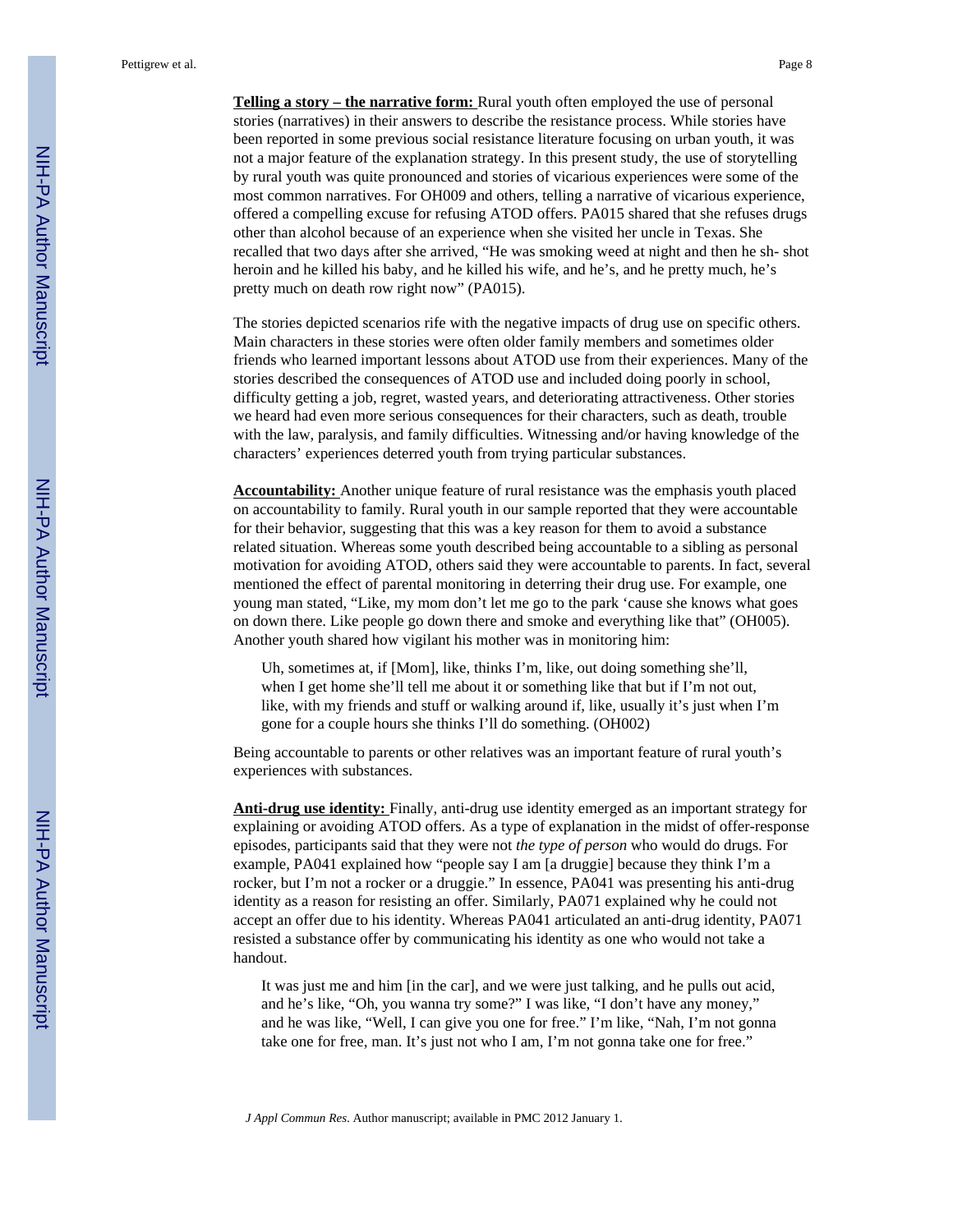Presenting an anti-drug identity also served as a way to avoid offers. Rural youth told us that articulating a clear anti-ATOD use identity to others in social situations made them less likely to offer them substances (i.e., they avoided facing offers by letting their peers now that it was "just not them"). As some of the above excepts connote, substance use can become closely associated with certain people and places. When substance use becomes associated with people, even as an identity, some participants attempt to completely avoid those individuals. Others made a point of articulating a clear non-use identity to their friends, family, and acquaintances. In small, closely knit rural communities, reputations are often widely known and lasting, and this may explain why this strategy appears to be more salient to rural youth. One the youth explained:

People know that I'm just not that ty-, type of girl that would be, do that and if I'm pressured into it, I wouldn't do it anyways…I just, in any situation, I speak up fer myself. Either that or I have people defending me. (OH022)

Others also presented their position clearly, "I've said to people that I don't like [drugs], like I think they are stupid" (PA004). PA043 shared the following, "Um, well, my one friend, when we walk down the street we scream, like, 'we're not potheads and we're proud of it' and like we make fun of people that do smoke pot."

Telling others (friends especially) that youth do not use ATOD is a preemptive avoidance strategy that limits the likelihood that others will even offer these youth illegal substances. Articulating an anti-drug use identity portrays an individual as one who would not do ATOD. It warns others that ATOD offers will be met with resistance and erects barriers against drug dealers and offers. It also engenders social accountability to remain drug-free.

### **RQ3: What about Gender and Past Drug Use?**

We postulated that features of an adolescents' background – gender and history of drug use – might lead to different resistance strategies. Our reasoning was based on our belief that gender figures prominently in the lives of adolescents, many of whom are experiencing a time of identity exploration (Erikson & Erikson, 1997) and on previous research that suggests gender differences among urban youth and drug use (Johnston et al., 2009). Thus, gender was likely to influence how rural youth respond to drug offers. Similarly, previous research suggests that there may be differences in the social resistance patterns of urban substance users and abstainers (Miller et al., 2000) and we reasoned that these differences and/or other differences might be found among rural youth. Using Nvivo we sorted the sample, first by gender and next by ATOD history (past use/no use) and examined the codes emerging for each group comparing and contrasting the data in each category.

**Gender—**Males in our sample report more substance use than females, 44% compared with 29%, and the use of chewing tobacco was associated exclusively with males. Regarding gender and refusal strategies, in absolute terms females reported using every strategy more frequently than males. Out of all males in our sample, 22.6% refused, 16.1% explained, 22.6% avoided and 16.1% left whereas of all females 29.4% refused, 37.3% explained, 37.3% avoided and 31.4% left. See Figure 1.

**Differences between previous ATOD users and non-users—**Regarding REAL strategies we also found differences in absolute terms between those who had used ATOD previously and those who had not. For nonusers out of the total number of participants who had been offered or had access to ATOD ( $n = 74$ ), 18.9% refused, 17.6% explained, 29.7% avoided, and 20.3% left. For those who reported previous use, 20.3% refused, 21.6% left, 14.9% avoided, and 14.9% left. See Figure 2. From analysis of qualitative data associated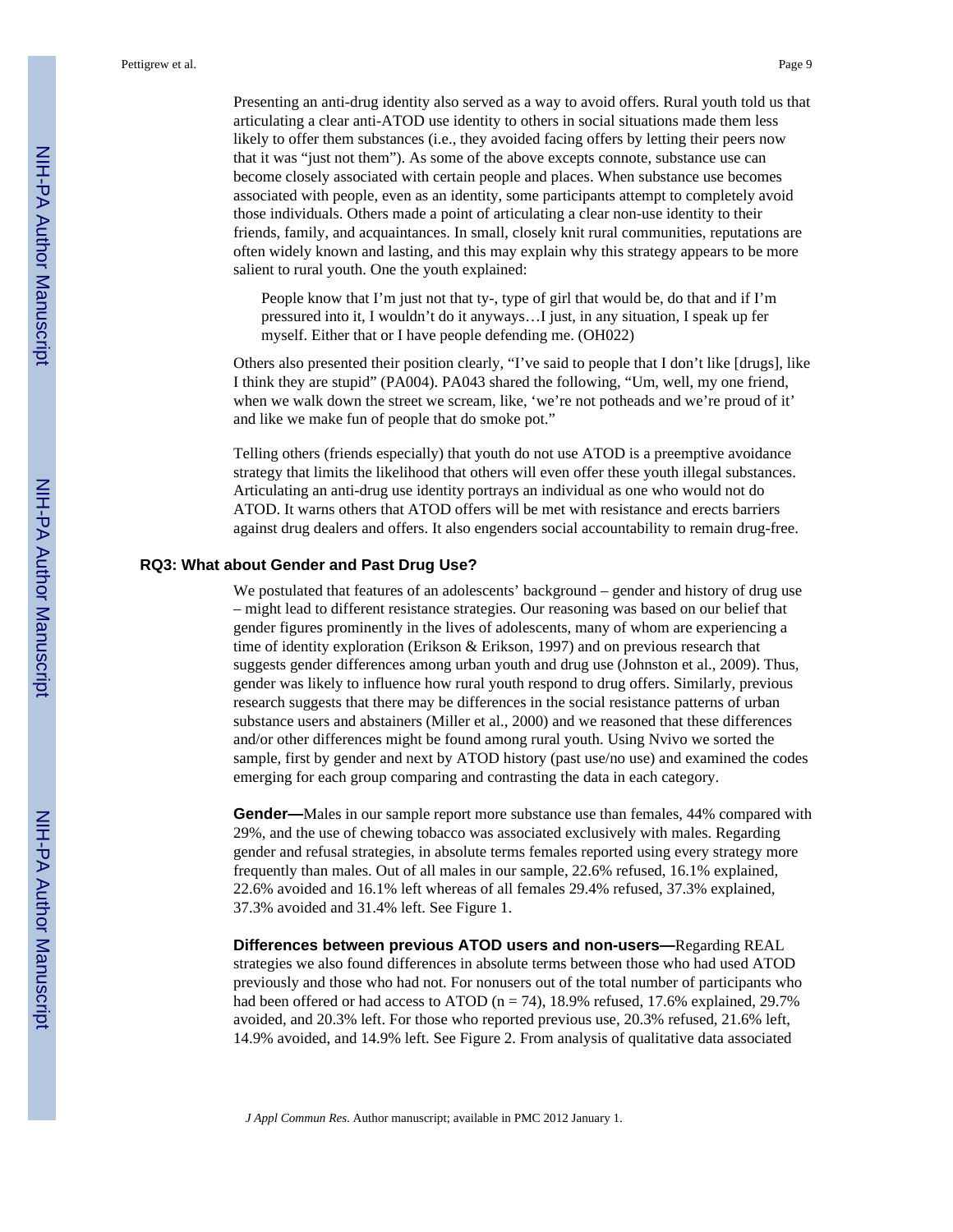with these percentages, two discernable patterns of differences emerged between rural adolescents who had used ATOD and those who had not.

First, those who reported past use of ATOD employed the storytelling explanation as a resistance strategy differently than non-users when resisting offers. The personal accounts articulated by those with a history of past ATOD use made a point of distinguishing drugs that were "acceptable" for use from drugs unacceptable for use, often failing to classify alcohol as a drug. For example, one participant who drinks alcohol regularly but says she does not want to "do drugs" (despite the fact she has tried several illegal substances) explained, "I don't [want to use drugs] because my dad, he, like, almost killed my step-mom being on, when he was on drugs" (PA011). Conversely, the personal accounts articulated by those with no previous ATOD use (non-users) provided compelling reasons to refuse all types of ATOD, not distinguishing between acceptable/unacceptable drugs. These participants tended to generalize from the specific substance featured in the story (e.g., alcohol) to all other substances.

The second pattern evident in the qualitative data was that users and non-users tended to present their identity to others in different ways. Logically, non-users most frequently presented a non-use identity as a preemptive avoidance strategy, although a few adolescents who reported past use also presented a non-use identity. PA043 presented a non-marijuanause-identity by making fun of "people who smoke pot" while simultaneously participating in alcohol consumption. When asked, "What made that situation different that you just took part [in drinking alcohol]?" she responded, "cause it tasted really good. … I mean, like, I was at a party and my boyfriend offered me [the drink] so I took it." PA043's non-use identity was *substance-specific*. Others (e.g., PA041) had only tried ATOD once or twice, perhaps as a young child, and henceforth adopted a non-use identity. Still others shared a conversion narrative in which they once used illegal substances, but then experienced some force compelling them to change, and subsequently reformed and adopted a non-use identity. An example is provided by PA076 who concluded, "I'm a completely different kid." Whereas, for non-users, an anti-substance use identity applied across all types of substances and seemingly reflected a life-long commitment, for youth with previous ATOD use, expressions of an anti-drug use identity were often substance-specific or were adopted after some compelling experience that convinced them to adopt a non-use identity.

#### **RQ4: What Reasons do Rural Youth give for Accepting ATOD Offers?**

Our fourth research question asked about the reasons youth give for accepting ATOD offers. There were two broad categories of reasons for accepting ATOD offers among the rural participants and included *personal* and *social forces. Personal forces* signify when trying ATOD accrues some personal benefit, such as a pleasing taste, fun experience, or relaxation. Personal forces included three subcategories – the belief that ATOD use was a normative part of development ("We're going to cuz we're kids." PA053), low levels of risk ("It's not like a big deal if you do it like once or twice a week or something like that." PA049), and boredom ("Life is so boring and horrible I have to block it out with drugs and stuff." PA060). *Social forces* involved situations when using ATOD provided a social benefit. Subcategories of social forces include establishing or maintaining friendships ("My friends were doing it so I did it." OH051), impression management ("They try to do it when they're around girls or whatever." OH009), and celebration ("I got my first kill [on a hunting trip] … it was a big turkey. So, [my Dad] said, 'Here you can have a sip of this [alcohol], just a sip for celebration.'" PA010).

Categories of personal and social forces overlap to some degree. For example, boredom might be blamed on a social force like the lack of public entertainment options ("'Cause it's such a small town. There ain't nothing to do here." OH051) or on a personal force like a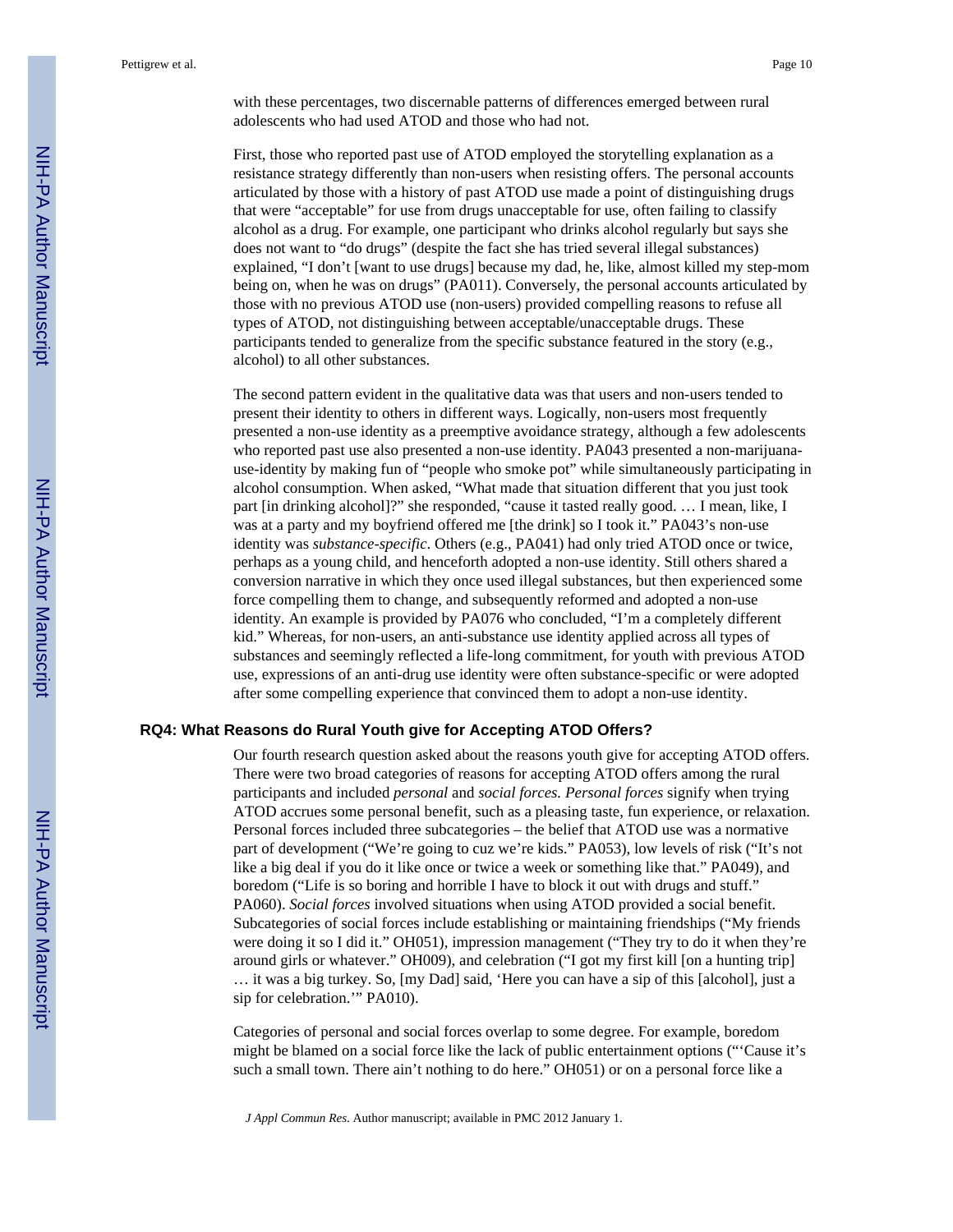lack of ingenuity ("I get bored and … have nobody to hang out with so I just go [into town] with my friends and hang out [smoke marijuana] with them and stuff." PA049). The categories were divided based on whether or not the primary motivation for ATOD use seemed to be personal or social.

#### **RQ5: What Reasons do Rural Youth give for Refusing ATOD Offers?**

Youth provided a number of reasons for resisting substances. *Short-term consequences* included legal and/or family punishments ("I'd probably get grounded and phone taken away" PA005). *Long-term consequences* tended to focus on health or cosmetic issues ("I don't want my teeth to get like that."; "You can get cancer…" PA004), although some participants mentioned consequences related to their future success, such as getting a job or going to college. Youth who cited *being a role model* as a reason for refusing substance offers wanted those who looked up to them to learn from their mistakes or to follow their example. OH005 shared that her little sister "wants to be like me when she grows up [so] ... I gotta do the best I can all the time because I don't want her growin' up, messin' up." Some participants refused drugs because of a *personal preference* ("I just don't like it." OH004) whereas others refused offers because of a *vicarious or personal negative experience* ("My older brother.… got drunk one night and ended up killin' one my cousins because they were in a car accident and everything." OH005). Some youth employed several reasons for resisting substance offers.

## **Discussion**

This study adds to health communication research about adolescent drug use by focusing on the social processes of substance use among one sample of rural youth. Drug offers involve a complex and often problematic social situation for youth. As demonstrated in this and previous research (Hecht & Miller-Day, 2009; Miller et al., 2000), drug offers typically come from those with whom youth are close, including family and friends. This is likely to be particularly problematic in cultures like those typically found in our rural communities that stress families and close relationships (Scaramella & Keyes, 2001). This makes rural substance offers and responses not only social encounters but often sensitive and complex encounters with close interpersonal or familial relationships. We discuss implications of these findings in terms of reasons adolescents accept or refuse ATOD, refusal strategies used by rural youth, and adolescent substance prevention programs.

#### **Reasons for Accepting or Refusing ATOD Offers**

We compared the reasoning process of those accepting and rejecting ATOD offers. We found that accepting ATOD is motivated by both personal and social reasons and is a straightforward communication process. Once youth have decided to use ATOD, communicating their decision is as simple as grabbing a beer bottle, saying "yes," or taking a hit on a joint being passed around a circle.

One particularly interesting finding is that boredom appears to be an important motivator for accepting offers of ATOD in this rural sample. Youth from our sample reported experimenting with ATOD as a way to pass the time and as an after-school activity with friends. While this is similar in some ways to urban youth who often say the use drugs to "kill time" (Miller et al., 2000), it is exacerbated in rural communities by factors such as few entertainment options potentially putting rural youth at higher risk to initiate substance use (Scaramella & Keyes, 2001).

Rural youth cite many reasons for refusing ATOD offers including short and long term consequences of use, personal reasons, negative vicarious stories, and being a role model for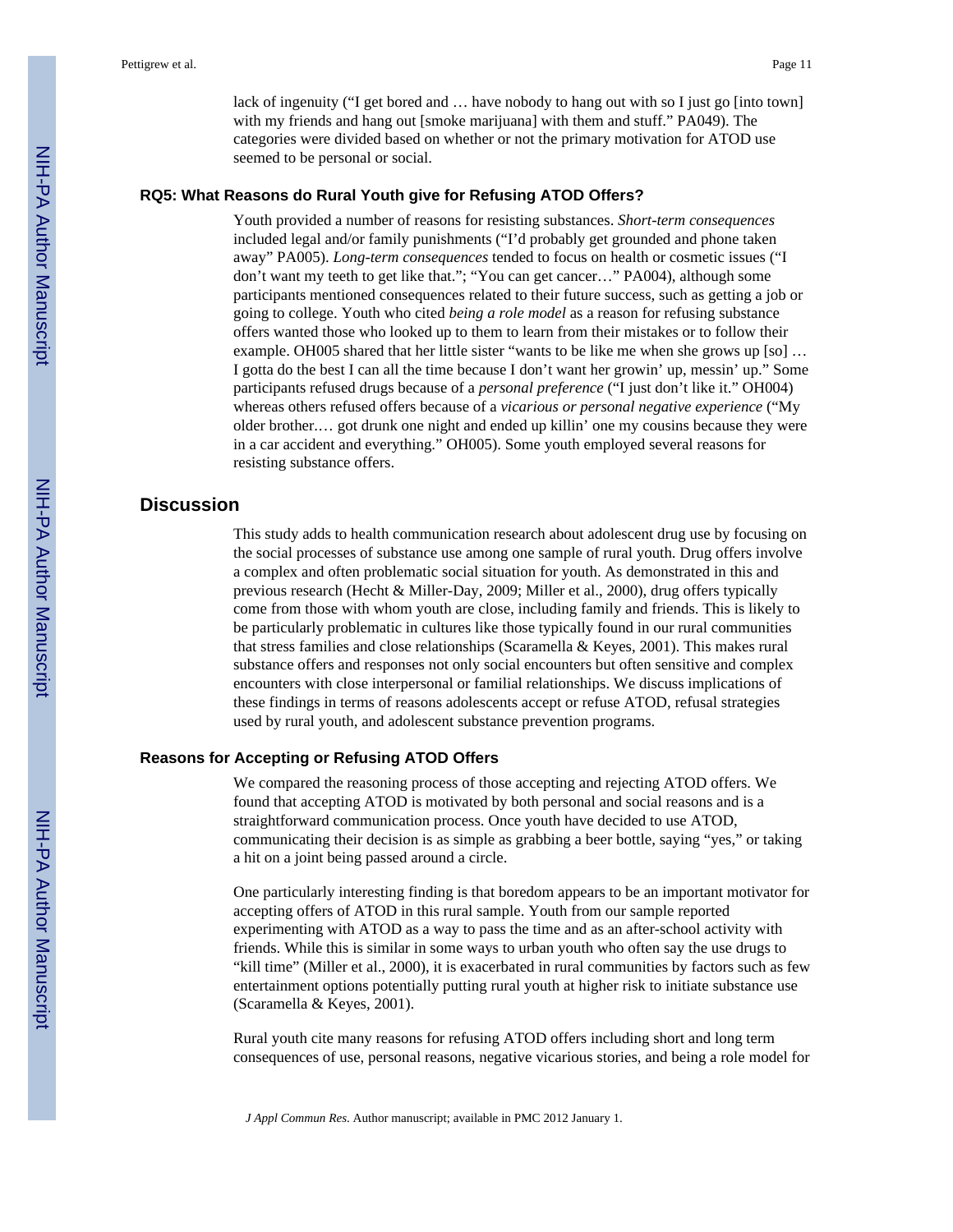others. Some of these factors are likely to be especially relevant to rural youth. Being a role model to younger siblings or others in a community, for example, may be particularly salient to rural youth who live among a "fishbowl" community where "everyone knows them" and their reputations will stay with them indefinitely. Narratives were also cited as a reason for refusing substance offers by rural youth in our sample. Given that the likelihood that rural youth know the majority of community members, when negative consequences result from ATOD use/abuse, the story takes on meaning. It is not a stranger who was hit by a car, sentenced to jail, or committed a violent crime; it is a neighbor, acquaintance, cousin, or friend. These narratives persuaded some rural youth to refuse substance offers.

#### **Resistance Strategies of Rural Youth**

Our analyses revealed that rural adolescents from Pennsylvania and Ohio employed the same four primary resistance strategies – refuse, explain, avoid, and leave – identified in previous research among urban youth (Hecht & Miller-Day, 2009), but enacted resistance strategies in different ways than urban youth. The REAL resistance typology appears to apply broadly across urban and rural youth samples in addition to spanning early adolescence into early adulthood. Our study adds crucial knowledge about the transportability of the REAL topology to rural, Appalachian settings and demonstrates that – at least in terms of the resistance strategies taught in prevention curricula – that one size may not fit all, but it may be close. REAL resistance strategies can be taught across urban and rural contexts, but practitioners should be aware that the ways rural, Appalachian youth and urban youth enact these strategies differ in culturally important ways.

Youth in our sample emphasized the importance of narratives, accountability, and presenting an anti-use identity. Whereas explanations were important for youth in previous research as well as this study, explanations provided by rural, Appalachian youth often took a narrative form. Participants stressed the importance of telling "good" or appropriate stories in explanation for why they would choose not to use a substance. Fisher's (1985) narrative paradigm argues that humans use a rationality including "good reasons" for assessing stories and whether they should accept a given story as a basis for decisions and actions. The findings in this study suggest that rural adolescents act on the basis of this rational and construct narratives that will count for their audiences as a plausible reason for resisting an offer. Of course, not every explanation had to be backed by a story, but it was common. In studies of urban youth, explanations consisted of expressing a fear of consequences, sharing anti-drug attitudes, and articulating a non-use identity (Hecht & Miller-Day, 2009). Narratives were not among explanatory tactics used among urban samples.

Another example of how rural refusal tactics differed was in the avoidance strategy. Youth in our sample stressed that being accountable to parents and others factored into their decisions to avoid substances. An anti-use identity also factored into youths' avoidance of drug offers. In urban samples, presenting a non-use identity was only reported as an explain strategy. In our sample of rural youth, articulating a non-use identity was a both a reactive explanation and a proactive avoidance tactic.

#### **Gender Differences in the Resistance Processes**

The gender differences reported for substance use in our analysis align with work done in national samples showing greater use among males (Johnston et al., 2009). In addition, females reported proportionally more of every resistance strategy. Since our study was primarily qualitative, it was not designed to detect statistically significant differences. Future research using larger samples and methods designed to examine difference might better determine whether rural males and females differentially use REAL resistances strategies.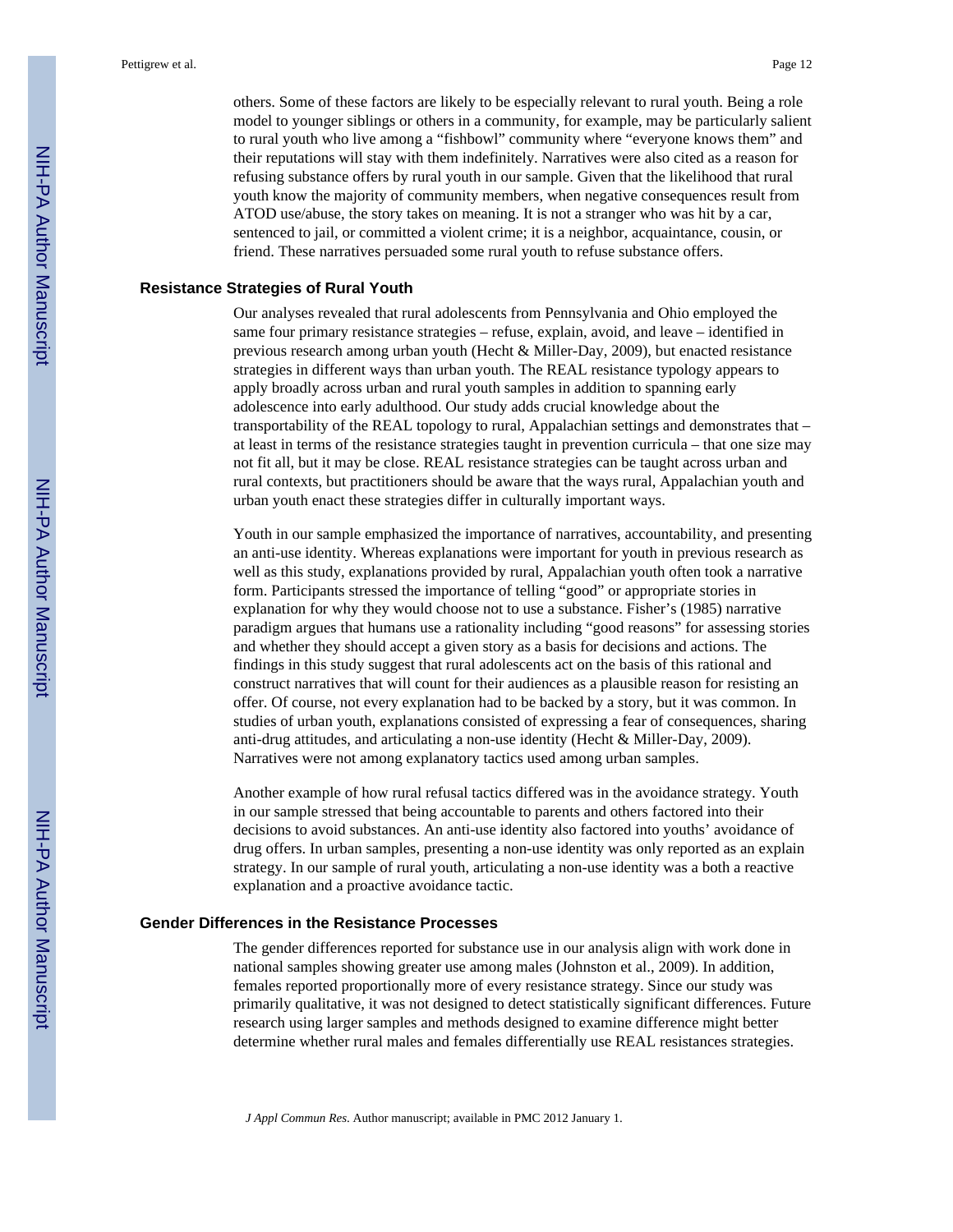Looking at the interaction between gender and location (rural vs. urban) might also be a useful future direction.

## **Differences by ATOD Use**

Another trend to investigate in future research is which resistance strategies predict nonuse. Although we do not claim statistically significant differences, in our data more nonusers reported avoiding and leaving offer-response situations than users, which suggests that avoiding situations where drugs are present or reacting to a substance offer by avoiding or leaving may be more effective resistance strategies than refusing and explaining. One potential warrant for the trend in our data would be that avoiding – especially preemptive avoiding – and leaving potentially limits exposure to the pressure of offer-response episodes whereas refusing and explaining do not. Thus, by minimizing exposure to offers, youth who avoid and leave situations have less chances of "giving in" to pressure or adopting attitudes that might motivate ATOD use. Another warrant is that avoiding offers – both in response and prior to offer-response episodes – may alter a youth's friendship network. Some youth in our sample avoided by ending friendships or staying away from particular people who used ATOD. Those who avoided and left situations may be opting out of friendships with "risky" peers. Given the high correlation between peer drug use and personal use (Stormshak, Comeau, & Shepard, 2004), these strategies may have an indirect effect by influencing which peers become friends and which do not. Which strategies were most predictive of nonuse was not tested in this data, but such a study could shed light on the relative contribution of each resistance skill in predicting nonuse.

### **Implications of Findings for Substance Use Prevention**

In addition to expanding health communication research to a new population, the most prominent application of our findings is in the area of ATOD prevention curricula. In their discussion of rural adolescent substance use, Scaramella and Keyes (2001) reported that there were only three theoretically based prevention programs which even considered rural populations in addition to urban populations, and none of these were evidence-based programs. Thus, there is a need to create prevention curricula specifically for rural populations or adapt existing curricula to include the rural experience. Some researchers have begun to develop such programs. For example, a revised version of Project ALERT has been tested with a sample of rural and non-rural youth with studies showing inconclusive program effects (Ellickson, McCaffrey, Ghosh-Dastidar, & Longshore, 2003; St. Pierre, Osgood, Mincemoyer, Kaltreider, & Kauh, 2005). Another evidence-based prevention program, *keepin' it REAL* or *kiR* (Hecht & Miller-Day, 2009) uses the REAL system of resistance as its centerpiece. *kiR* is one of the most cost effective programs (Miller & Hendrie, 2009) and is believed to be the most widely disseminated with its adoption and implementation by D.A.R.E. America Our finding that the REAL typology transports to a population of rural, Appalachian youth suggests that it may transcend geographic location and could be incorporated into a universal prevention program. Future research might be designed to directly test these inductively derived similarities and differences. Findings supporting rural and urban differences may ultimately inform prevention programs, such as D.A.R.E., that have separate urban and rural versions.

## **Summary**

In conclusion, this study fills and important gap in our knowledge of the social processes of substance use by extending this research to rural, Appalachian youth. While we often see health disparities in terms of SES, race, or nation-states (Ndiaye, Krieger, Warren, Hecht, & Okuyemi, 2008), clearly rural communities have inequitable access to health services and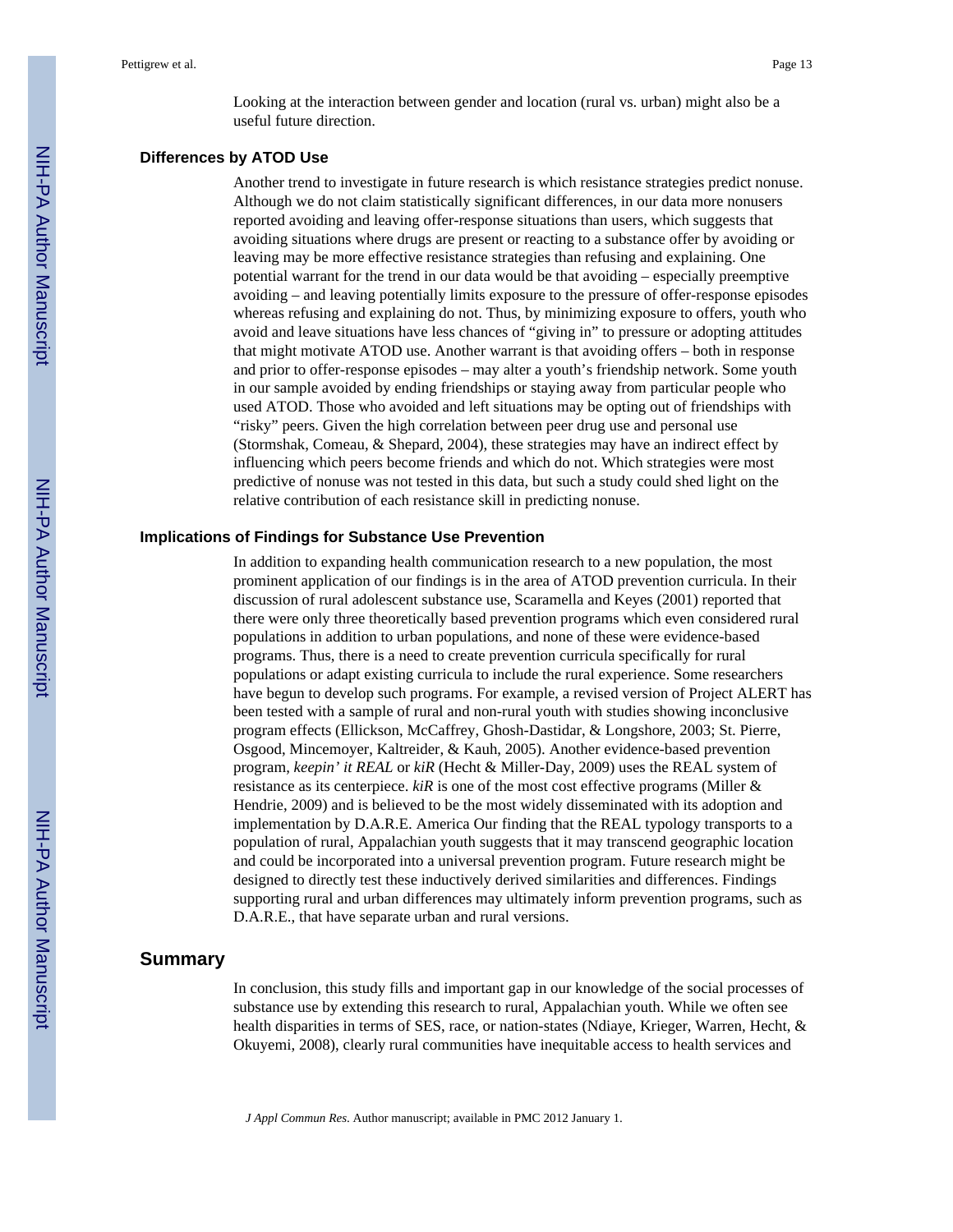poorer health outcomes (Ndiaye et al., 2008). Even more pertinently, rural youth appear to be more at risk for many substances, particularly the gateway ones (Roehrich et al., 2007).

In light of these cultural and health outcome differences, it is somewhat comforting that the REAL model appears to transport to our rural sample from urban communities. At the same time, important differences between rural and urban youth are suggested by these analyses that have important implications for theory and practice. Differences in the form and content of resistance strategies suggest that health message design theories must consider location as an important cultural variable. Future research that directly compares rural, suburban, and urban youth is needed to clarify any cultural differences and allow for a more nuanced model of the social resistance as well as the targeting and tailoring (Roberto, Krieger, & Beam, 2009) of prevention messages.

## **Acknowledgments**

This paper was presented May 29, 2009 at the Society for Prevention Research annual meeting in Washington, D.C. The authors thank the students and schools who participated in this study. We are also grateful to the participants for sharing their experiences and to other members of the research team for their help with this project: M. Colby, T. Deas, A. Dossett, T. Hipper, S. Hopfer, J. Moreland, and A. Pezalla. This publication was supported by Grant Number R01DA021670 from the National Institute on Drug Abuse to The Pennsylvania State University (Michael Hecht, Principal Investigator). Its contents are solely the responsibility of the authors and do not necessarily represent the views of the National Institutes of Health.

## **References**

- Alberts JK, Hecht ML, Miller-Rassulo M, Krizek RL. The communicative process of drug resistance among high school students. Adolescence. 1992; 27:203–226. [PubMed: 1539497]
- Alberts JK, Miller-Rassulo M, Hecht ML. A typology of drug resistance strategies. Journal of Applied Communication Research. 1991; 19:129–151.
- Aronson, KR.; Feinberg, ME.; Kozlowski, L. Alcohol, tobacco, and other drug use among youth in rural Pennsylvania. Center for Rural Pennsylvania; 2009. Retrieved from <http://www.rural.palegislature.us/ATOD2009.pdf>
- Auerbach, CF.; Silverstein, LB. Qualitative data: An introduction to coding and analysis. New York: New York University Press; 2003.
- Baxter, LA. Content analysis. In: Montgomery, BM.; Duck, S., editors. Studying Interpersonal Interaction. New York, NY: The Guilford Press; 1991. p. 239-254.
- Botvin GJ, Griffin KW, Diaz T, Scheier LM, Williams C, Epstein JA. Preventing illicit drug use in adolescents: Long-term follow-up data from a randomized control trial of a school population. Addictive Behavior. 2000; 5:769–774.
- Cresswell, JW. Research design: Qualitative, quantitative, and mixed method approaches. 2. Thousand Oaks, CA: Sage; 2007.
- Cuijpers P. Effective ingredients of school-based drug prevention programs: A systematic review. Addictive Behaviors. 2002; 27:1009–1023. [PubMed: 12369469]
- Ellickson PL, McCaffrey DF, Ghosh-Dastidar B, Longshore DL. New inroads in preventing adolescent drug use: Results from a large-scale trial of Project ALERT in middle schools. American Journal of Public Health. 2003; 93:1830–1836. [PubMed: 14600049]
- Erikson, EH.; Erikson, JM. The life cycle completed. New York, NY: W. W. Norton; 1997.
- Fisher WR. The narrative paradigm: In the beginning. Journal of Communication. 1985; 35:74–89.
- Graneheim U, Lundman B. Qualitative content analysis in nursing research: Concepts, procedures and measures to achieve trustworthiness. Nurse Education Today. 2004; 24:105–112. [PubMed: 14769454]
- Hansen WB. School-based alcohol prevention programs. Alcohol Health and Research World. 1993; 17:54–60.
- Hayes AF, Krippendorff K. Answering the call for a standard reliability measure for coding data. Communication Methods and Measures. 2007; 1:77–89.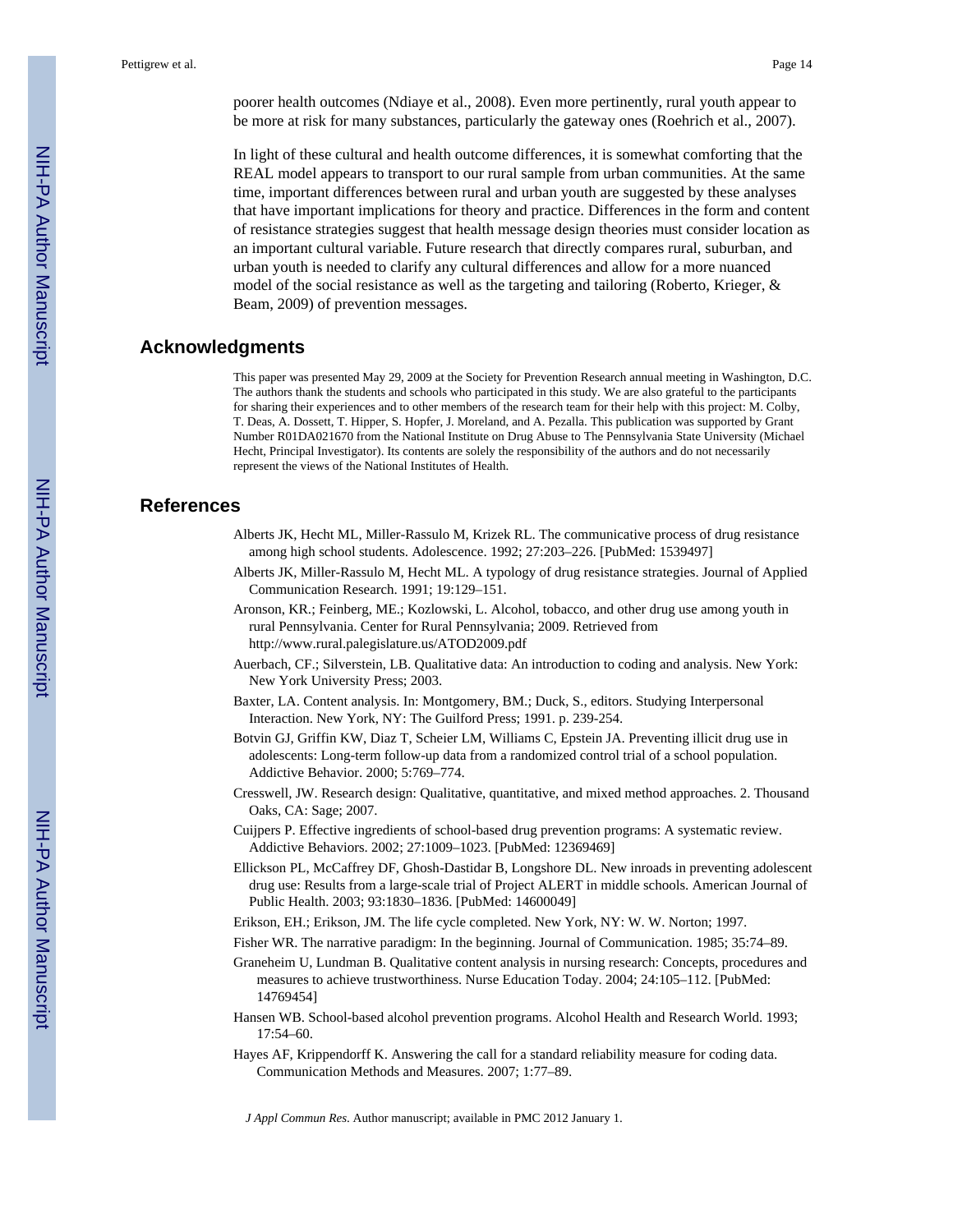- Hecht ML, Alberts JK, Miller-Rassulo M. Resistance to drug offers among college students. International Journal of the Addictions. 1992; 27:995–1017. [PubMed: 1639551]
- Hecht ML, Driscoll G. A comparison of the communication, social, situational, and individual factors associated with alcohol and other drugs. International Journal of the Addictions. 1994; 29:1225– 1243. [PubMed: 7995668]
- Hecht, ML.; Miller-Day, M. The drug resistance strategies project: Using narrative theory to enhance adolescents' communication competence. In: Frey, L.; Cissna, K., editors. Routledge handbook of applied communication. New York, NY: Routledge; 2009. p. 535-557.
- Hopfer S, Davis D, Kam JA, Shin Y, Elek E, Hecht ML. A review of elementary school-based substance use prevention programs: Identifying program attributes. Journal of Drug Education. 2010; 40:11–36. [PubMed: 21038761]
- Johnston, LD.; O'Malley, PM.; Bachman, JG.; Schulenberg, JE. Monitoring the future national results on adolescent drug use: Overview of key findings, 2008. NIH Publication No. 09-7401. 2009. Retrieved from <http://www.monitoringthefuture.org/pubs/monographs/overview2008.pdf>
- Lambert D, Gale JA, Hartley D. Substance abuse by youth and young adults in rural America. Journal of Rural Health. 2008; 24:221–228. [PubMed: 18643798]
- Maxwell, JA. Qualitative research design: An interactive approach. 2. Thousand Oaks, CA: Sage; 2005.
- Miller, T.; Hendrie, D. DHHS Pub. No. [SMA] 07-4298. Rockville, MD: Center for Substance Abuse Prevention, Substance Abuse and Mental Health Services Administration; 2009. Substance abuse prevention dollars and cents: A cost-benefit analysis.
- Miller, MA.; Alberts, JK.; Hecht, ML.; Trost, M.; Krizek, RL. Adolescent relationships and drug use. Mahwah, NJ: Lawrence Erlbaum; 2000.
- Moon, DG.; Hecht, ML.; Jackson, KM.; Spellers, R. Ethnic and gender differences and similarities in adolescent drug use and the drug resistance process; Substance Use & Misuse. 1999. p. 1059-1083[.http://dx.doi.org/10.3109/10826089909039397](http://dx.doi.org/10.3109/10826089909039397)
- National Center for Education Statistics. Identification of Rural Locales. n.d. Retrieved from [http://nces.ed.gov/ccd/rural\\_locales.asp](http://nces.ed.gov/ccd/rural_locales.asp)
- Ndiaye K, Krieger JR, Warren JW, Hecht ML, Okuyemi K. Health disparities and discrimination: Three perspectives. Journal of Health Disparities Research and Practice. 2008; 2:51–71. [PubMed: 20694161]
- Ohio Department of Education. Data for Free and Reduced Price Meal Eligibility (MR81). 2010. Retrieved from

[http://education.ohio.gov/GD/Templates/Pages/ODE/ODEDetail.aspx?](http://education.ohio.gov/GD/Templates/Pages/ODE/ODEDetail.aspx?page=3&TopicRelationID=828&ContentID=13197&Content=79922) [page=3&TopicRelationID=828&ContentID=13197&Content=79922](http://education.ohio.gov/GD/Templates/Pages/ODE/ODEDetail.aspx?page=3&TopicRelationID=828&ContentID=13197&Content=79922)

- Patton, MQ. Qualitative research & evaluation methods. 3. Thousand Oaks, CA: Sage Publications; 2002.
- Polit, DF.; Hungler, BP. Nursing Research. Principles and Methods. 6. Philadelphia, PA: J.B. Lippincott Company; 1999.
- Pruitt LR. The forgotten fifth: Rural youth and substance abuse. Stanford Law and Policy Review. 2009; 20:259–304.
- Roberto, AJ.; Krieger, JL.; Beam, MA. The effects of targeting and tailoring on prevention messages for Hispanics; Journal of Health Communication. 2009. p. 525-540[.http://dx.doi.org/10.1080/10810730903089606](http://dx.doi.org/10.1080/10810730903089606)
- Roehrich, L.; Meil, W.; Simansky, J.; Davis, W.; Dunne, R. Substance abuse in rural Pennsylvania: Present and future. Center for Rural Pennsylvania; 2007. Retrieved from: [http://www.rural.palegislature.us/substance\\_abuse07.pdf](http://www.rural.palegislature.us/substance_abuse07.pdf)
- Rubin, HJ.; Rubin, I. Qualitative interviewing: The art of hearing data. New York, NY: Sage; 2004.
- Scaramella LV, Keyes AW. The social contextual approach and rural adolescent substance use: Implications for prevention in rural settings. Clinical Child and Family Psychology Review. 2001; 4:231–251. [PubMed: 11783740]
- Spoth R, Goldberg C, Neppl T, Trudeau L, Ramisetty-Mikler S. Rural-urban differences in the distribution of parent-reported risk factors for substance use among young adolescents. Journal of Substance Abuse. 2001; 14:609–623. [PubMed: 11775086]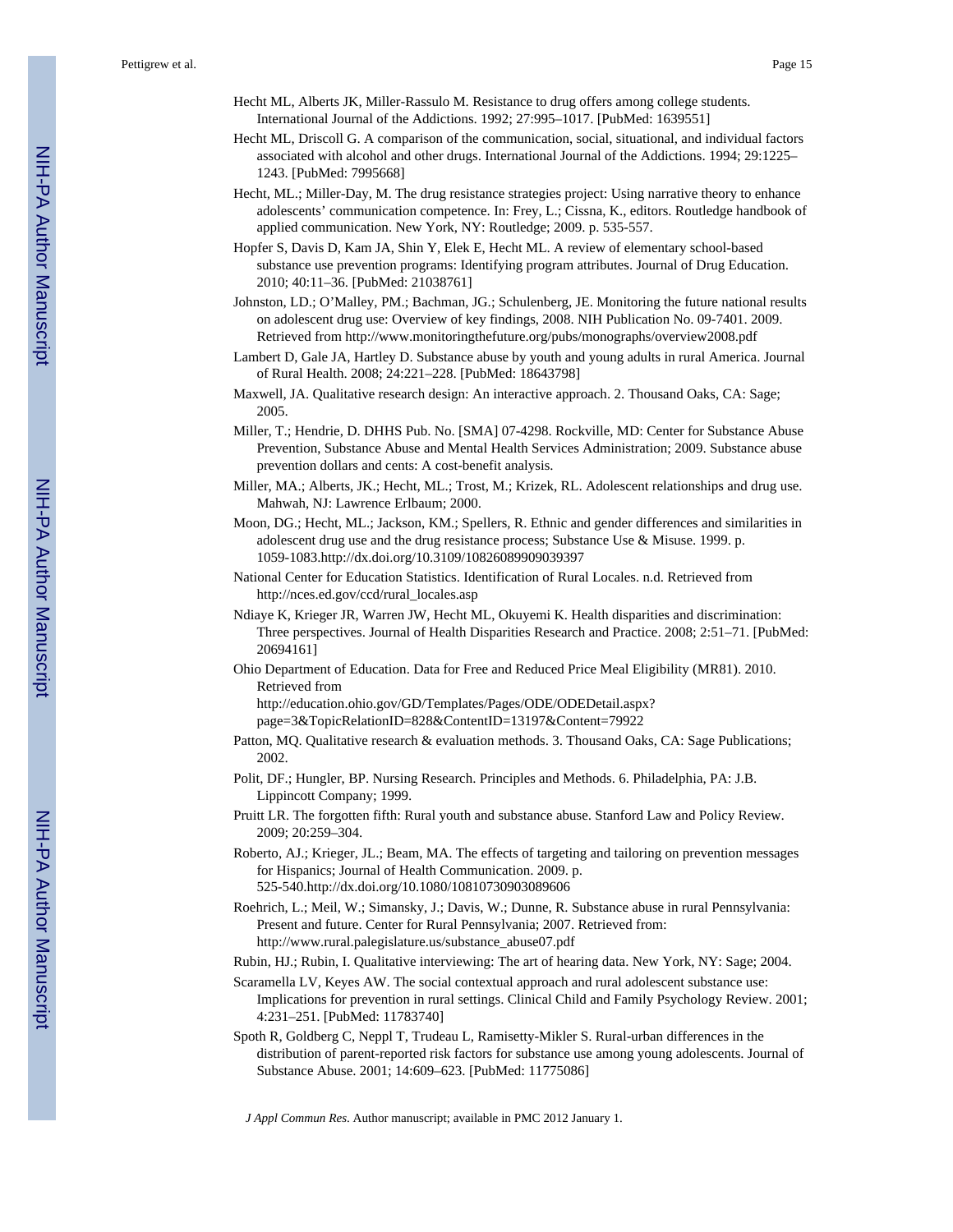- St Pierre TL, Osgood DW, Mincemoyer CC, Kaltreider DL, Kauh TJ. Results of an independent evaluation of Project ALERT delivered in schools by cooperative extension. Prevention Science. 2005; 6(2):305–317. [PubMed: 16160759]
- Stormshak, EA.; Comeau, CA.; Shepard, SA. The relative contribution of sibling deviance and peer deviance in the prediction of substance use across middle childhood; Journal of Abnormal Child Psychology. 2004. p. 635-649[.http://dx.doi.org/10.1023/B:JACP.0000047212.49463.c7](http://dx.doi.org/10.1023/B:JACP.0000047212.49463.c7)
- Strauss, AL.; Corbin, J. Basics of qualitative research: Grounded theory procedures and techniques. Newbury Park, CA: Sage; 1990.
- Sypher HE, Donohew RL. Communication and drug abuse prevention research. Health Communication. 1991; 3:191–192.
- Tobler NS, Roona MR, Ochshorn P, Marshall DG, Streke AV, Stackpole KM. School-based adolescent drug prevention programs: 1998 meta-analysis. Journal of Primary Prevention. 2000; 20:275–336.
- Van Gundy, K. Substance abuse in rural and small town America (Reports on Rural America Volume 1, Number 2). 2006. Retrieved from Carsey Institute, University of New Hampshire: [http://www.carseyinstitute.unh.edu/publications/Report\\_SubstanceAbuse.pdf](http://www.carseyinstitute.unh.edu/publications/Report_SubstanceAbuse.pdf)
- Woods, NF.; Catanzaro, M. Nursing research: Theory and practice. Saint Louis, MO: The C.V. Mosby Company; 1988.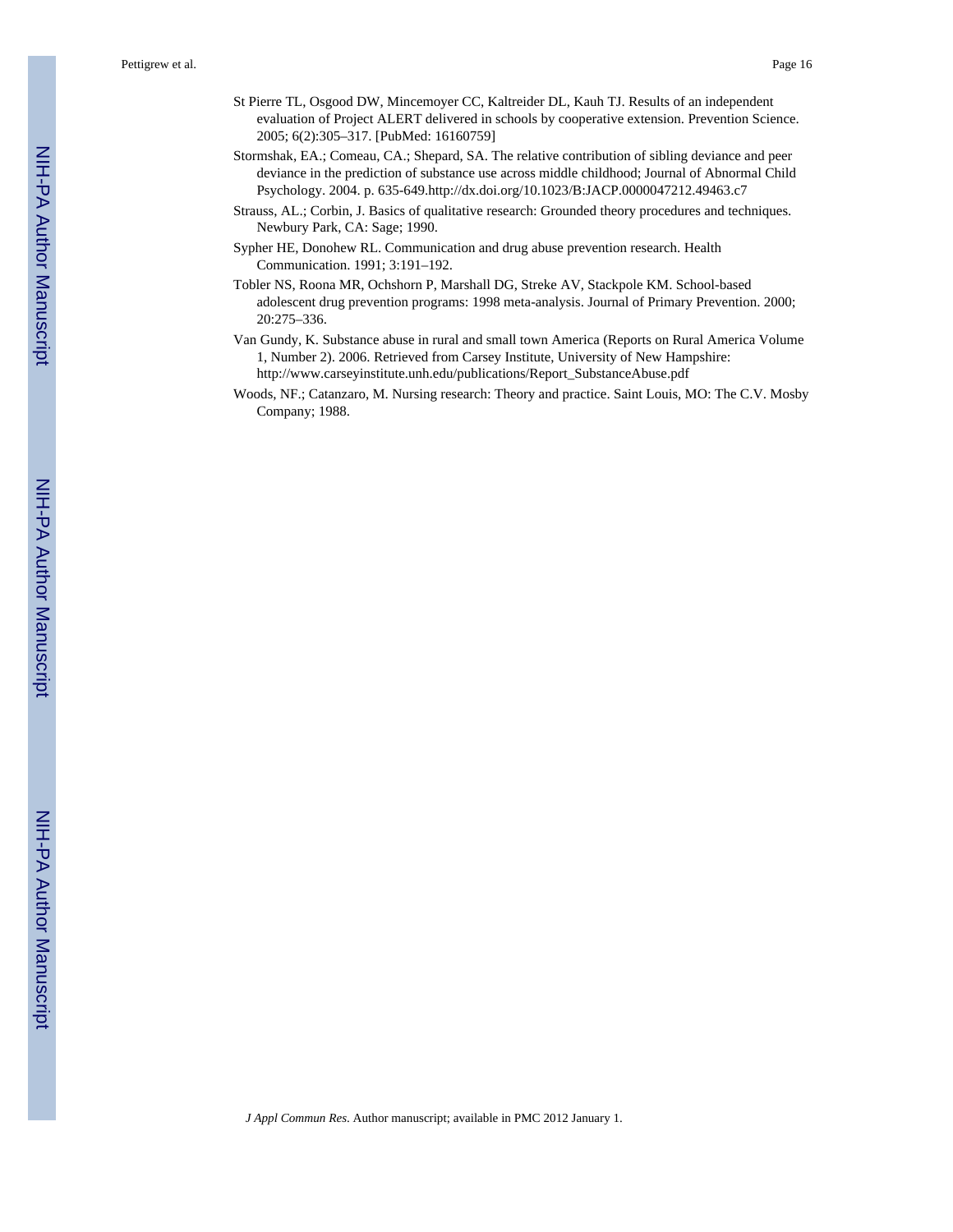

## **Figure 1.**

REAL Strategies by Gender. This figure illustrates the percentages of males and females who employed each of the four refusal strategies out of the total number of each gender.